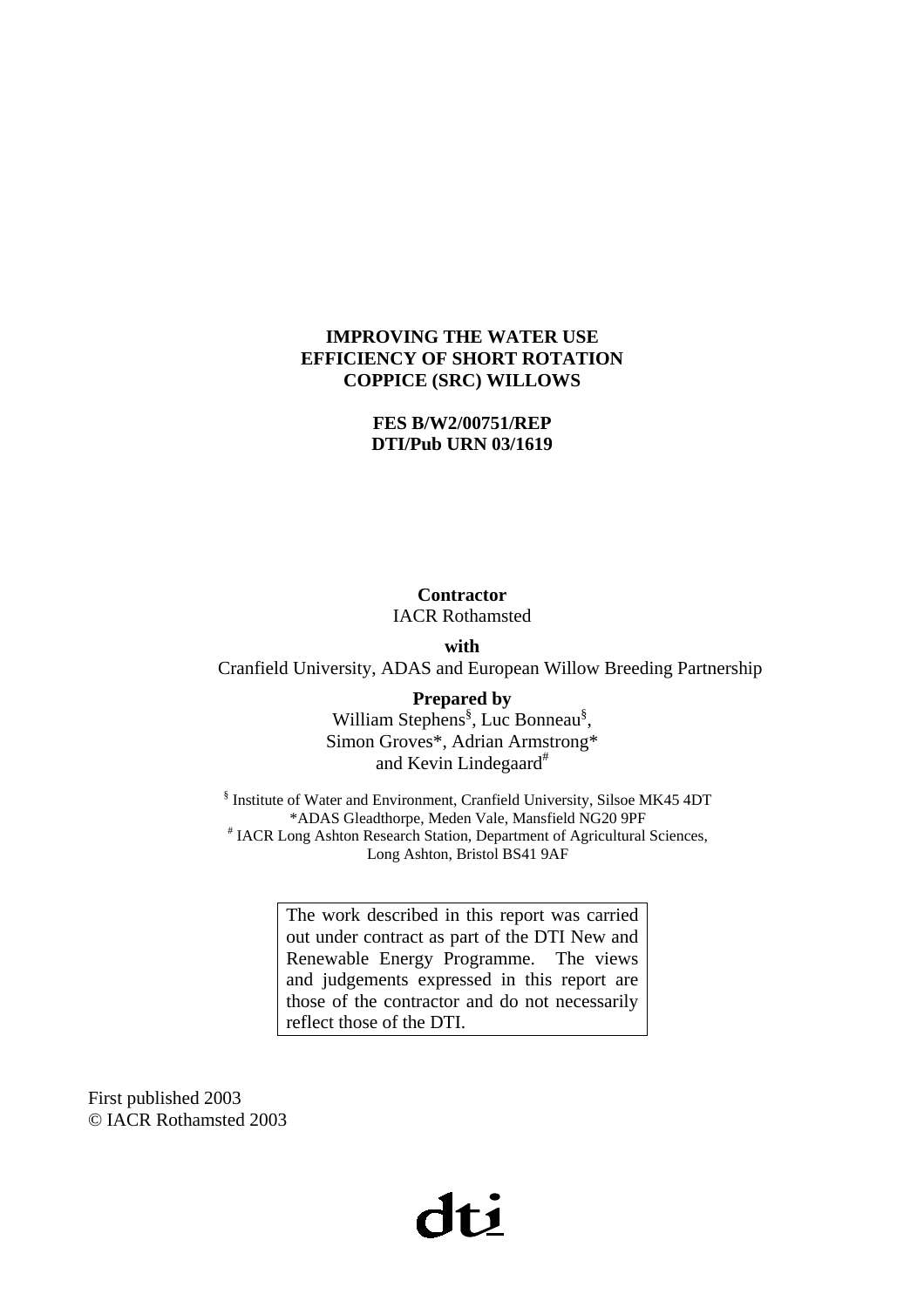## **EXECUTIVE SUMMARY**

## **Introduction**

The UK has undertaken to reduce its emissions of Greenhouse gases, and to meet this commitment has undertaken to ensure that 10% of its electricity requirements will be met by renewable energy sources by 2010 (DTI, 2000). Of these, biofuels will be an important component, especially willow short rotation coppice (SRC). However, the high water requirements of SRC means that water stress may reduce biomass yields to below commercially viable levels in the drier eastern areas of the country. Increasing the water use efficiency and/or the drought resistance of willow would have the potential both to improve the productivity in wetter areas and to extend the agroclimatic range over which it would be feasible to grow these crops.

A better understanding of the extent and nature of varietal differences in the responses of willow SRC to water stress is required in order to identify the potential for breeding superior willow varieties, which use water more efficiently, and/or are more drought resistant.

This work should help, in the longer term, to increase the productivity of biofuel willow through the identification of drought resistant and water efficient varieties. These would be important to help increase the production and profitability of SRC grown commercially in the drier areas of the UK, and also elsewhere in Europe.

## **Project Aims and Objectives**

This principal aim of this research project was to determine the range of water use efficiency and drought resistance within existing willow varieties, in order to identify the potential for improving productivity through plant breeding. The project planned to examine the water use of both a number of near-market varieties and evaluate simple techniques for early drought tolerance screening in the breeding programme.

The work was undertaken at two levels:

- 1. field observations of water use by medium scale plots of willow cultivars, to determine the patterns of water use, its role in determining crop yield, and the importance of irrigation in maximising yield; and
- 2. detailed observation of crop physiological responses of willow to drought in order to develop an understanding of the crop traits associated with improved water use efficiency and drought resistance.

## **Background**

This project was jointly funded by the European Willow Breeding Partnership (EWBP) and the DTI. With the closure of the EWBP in 2002, the project funding was transferred to DEFRA and is now a component of the Willow breeding project co-ordinated by Dr Angela Karp at Rothamsted. This report therefore covers only the preliminary results obtained during the first experimental season. During this period the primary activities were related to initiating the two experimental approaches involving field-scale experiments conducted by ADAS and detailed physiological studies by Cranfield University. The project was proceeding on schedule but DTI funding ceased before much of the data collected during the first year had been analysed. The results presented here are therefore only indicative and should be treated with caution.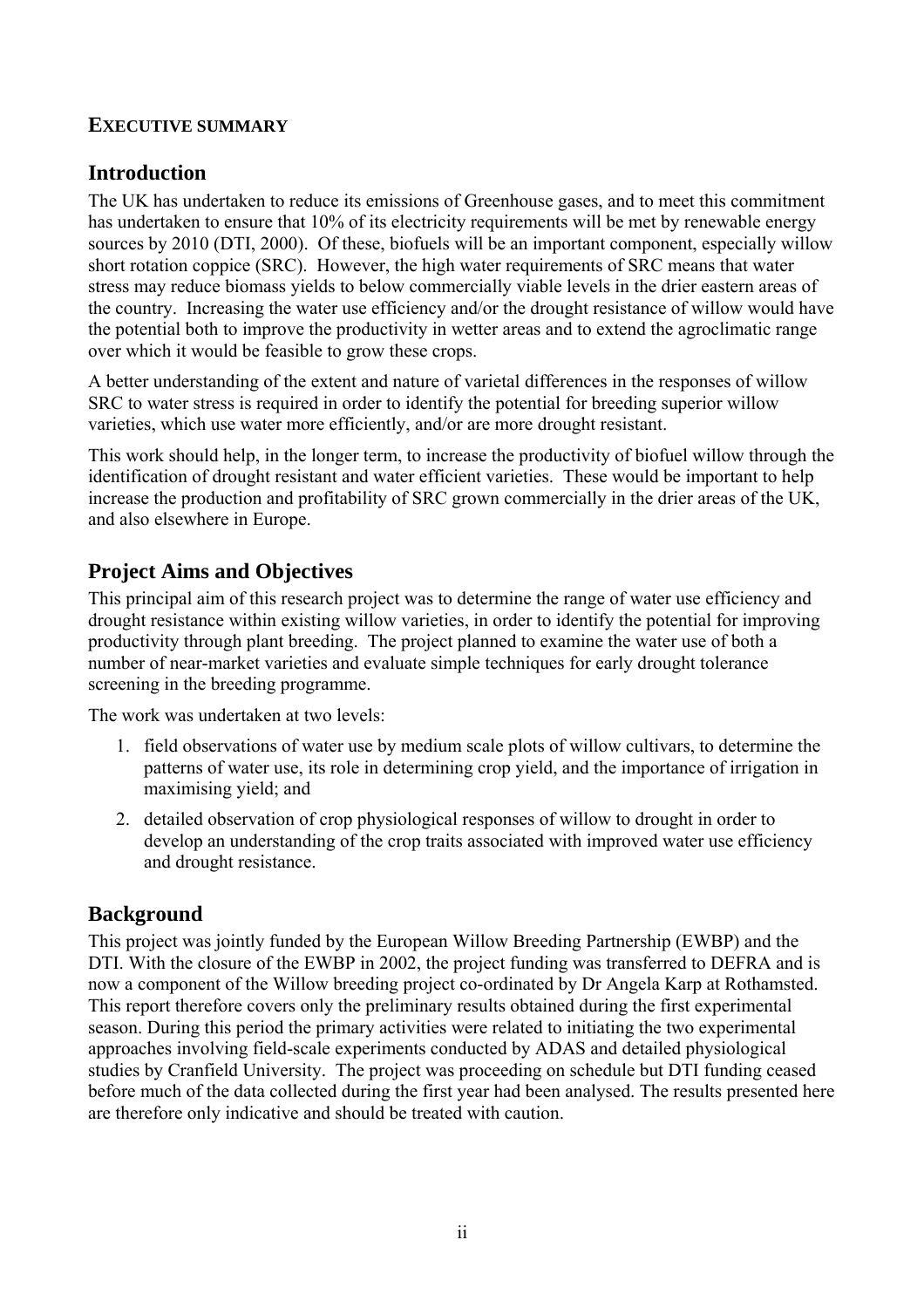## **Summary of Methodology Adopted**

The two strands of this project both involved growing a range of willow varieties in order to quantify responses to water stress.

In the meso-scale experiment established at Gleadthorpe, 12 varieties of released or near release varieties bred at Long Ashton and elsewhere were planted in two blocks. In the establishment year, both blocks were irrigated to encourage growth. Plant height, establishment rate and biomass production were recorded.

In the detailed experiments established at Silsoe, 50 varieties representing a range of genetic material including parent species were planted in pots and also in a small field experiment. The pots were subject to periodic water stress episodes whilst the field experiment was irrigated to avoid water stress. A range of morphological and physiological parameters were measured to identify whether any would provide a quick indicator of drought tolerance or high water use efficiency for use in subsequent breeding programmes. Parameters measured included: leaf length, width and area; specific leaf area; stem height; biomass production and chlorophyll fluorescence.

## **Conclusions and Recommendations**

Few conclusions can be drawn from the first year of a three-year project and this project is no exception. There are, however, clear differences in the performance of the varieties included in the two sets of experiments. The next phase of the project, funded by DEFRA under the biomass breeding programme, should help to identify how a range of high-yielding willow varieties respond to water stress.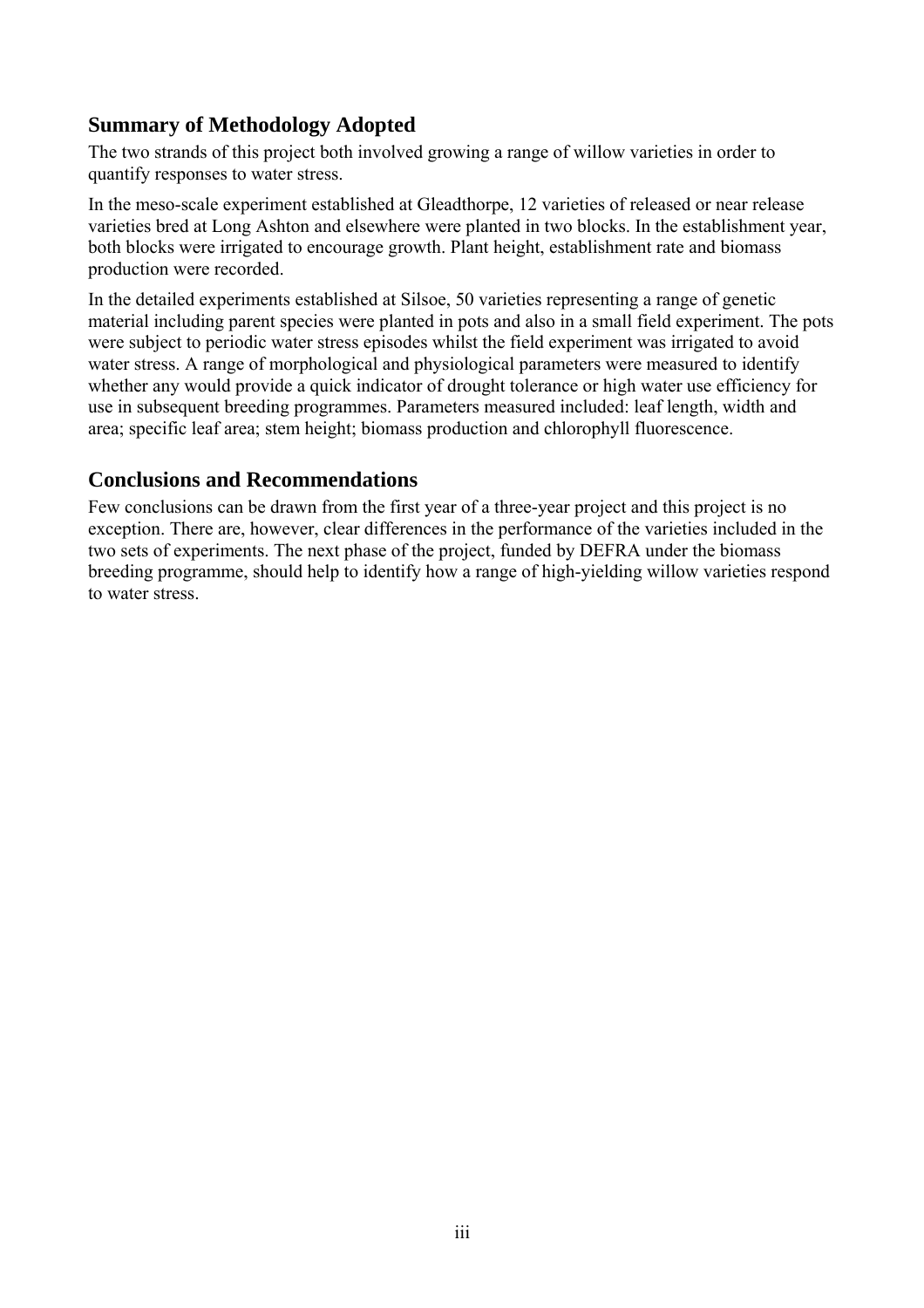## **CONTENTS**

| $\mathbf{1}$            |                |  |
|-------------------------|----------------|--|
|                         | 1.1            |  |
|                         | 1.2            |  |
|                         | 1.3            |  |
| $\overline{2}$          |                |  |
|                         | 2.1            |  |
|                         | 2.1.1          |  |
|                         | 2.2            |  |
|                         | 2.2.1          |  |
|                         | 2.2.2          |  |
|                         | 2.2.3          |  |
|                         | 2.2.4          |  |
| $\overline{\mathbf{3}}$ |                |  |
|                         | 3.1            |  |
|                         | 3.1.1          |  |
|                         | 3.1.2          |  |
|                         | 3.1.3          |  |
|                         | 3.2            |  |
|                         | 3.2.1<br>3.2.2 |  |
|                         | 3.2.3          |  |
|                         | 3.2.4          |  |
| $\overline{\mathbf{4}}$ |                |  |
|                         | 4.1            |  |
|                         | 4.2            |  |
| 5                       |                |  |
| 6                       |                |  |
| $\overline{7}$          |                |  |
|                         |                |  |
|                         |                |  |
|                         | А.             |  |
|                         | <b>B.</b>      |  |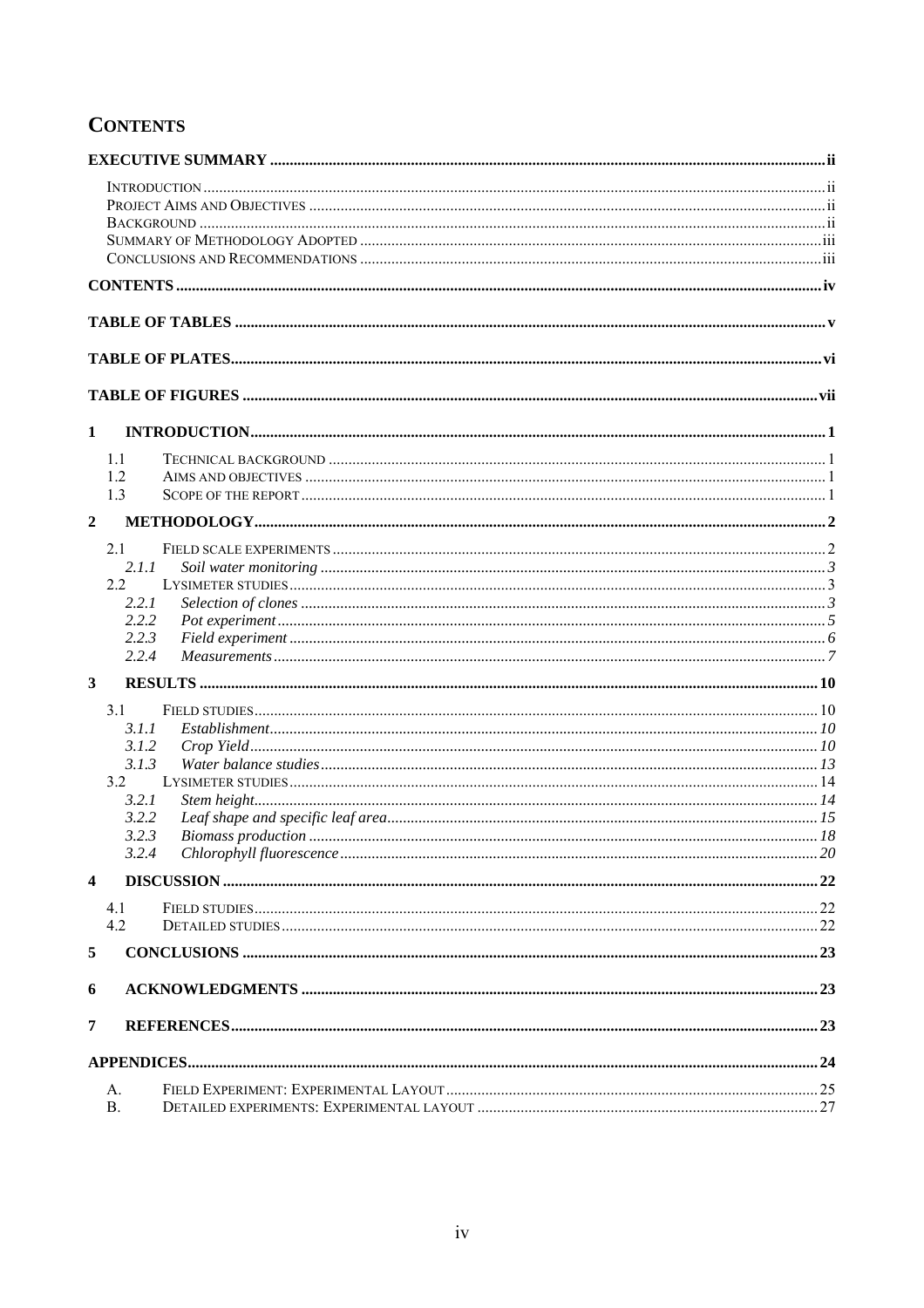## **TABLE OF TABLES**

| Table 1. Varieties selected for field scale trial on water use efficiency in willow at Gleadthorpe2 |  |
|-----------------------------------------------------------------------------------------------------|--|
|                                                                                                     |  |
|                                                                                                     |  |
| Table 4. Definitions of chlorophyll fluorescence nomenclature adapted from Van Kooten and Snel,     |  |
| Table 5 Gleadthorpe Willows Trial: Summary of crop performance statistics recorded on July 21       |  |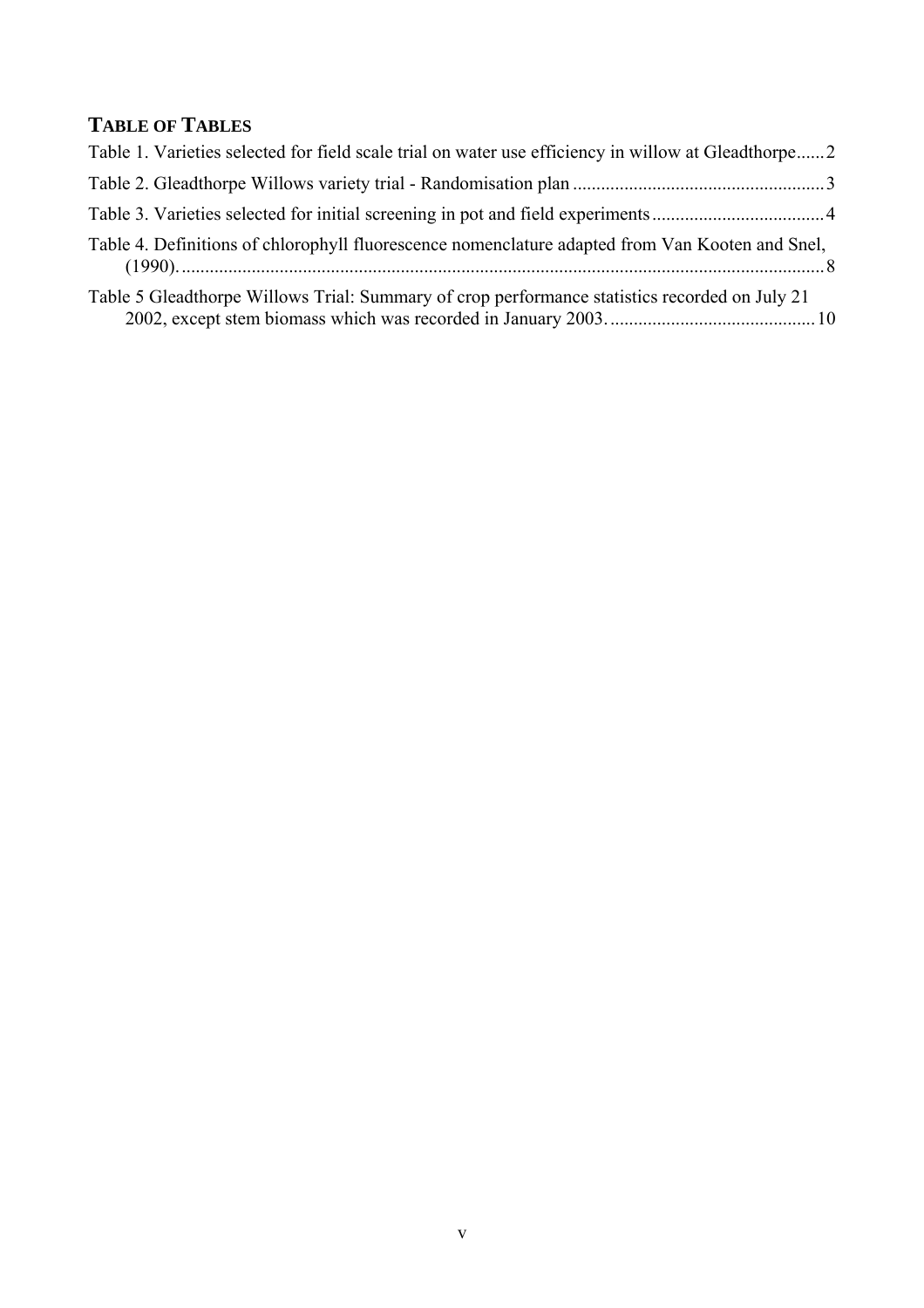## **TABLE OF PLATES**

| Plate 2. Arrangement of pots for detailed study of 50 willow varieties prior to emergence – April |  |
|---------------------------------------------------------------------------------------------------|--|
|                                                                                                   |  |
|                                                                                                   |  |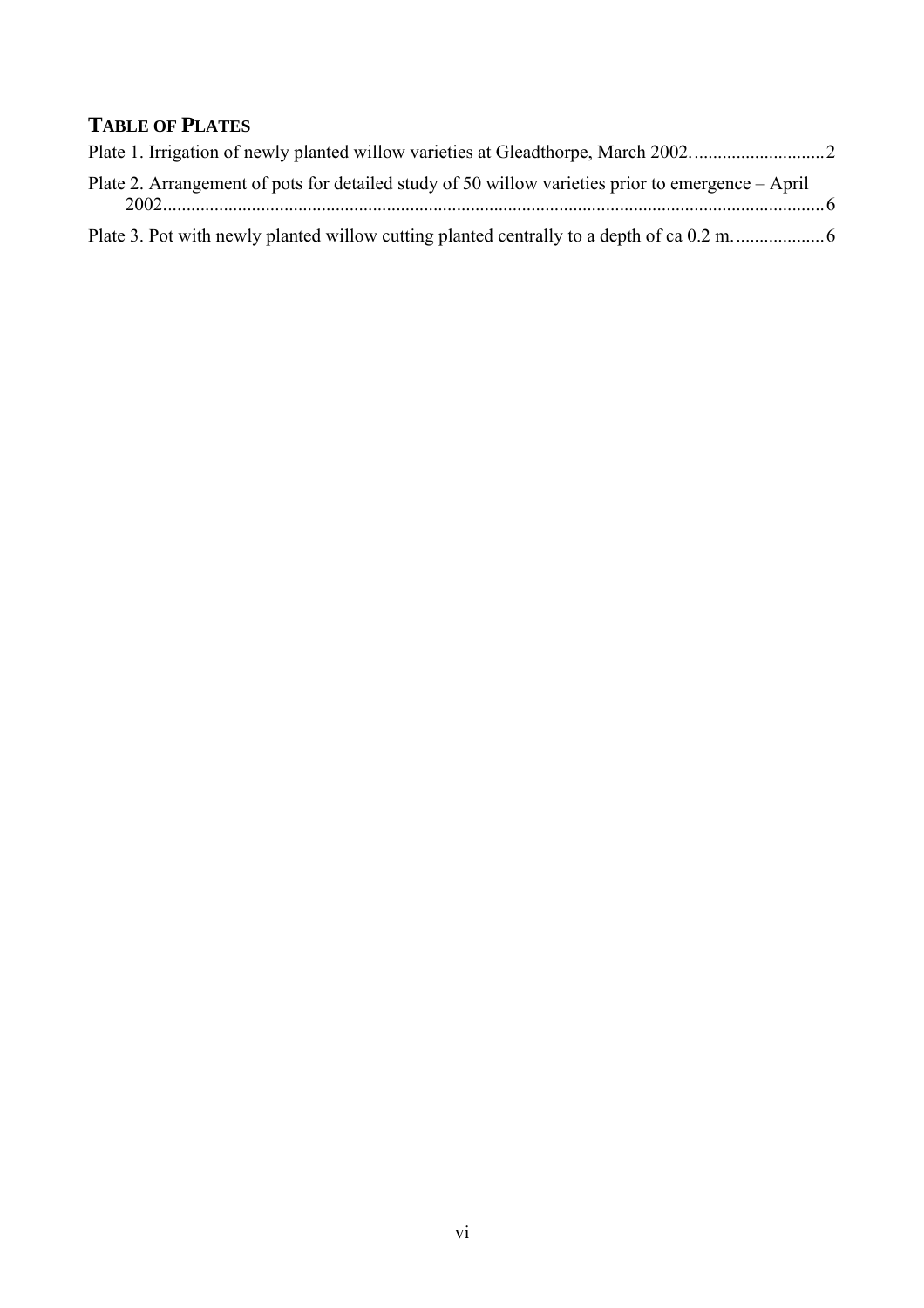## **TABLE OF FIGURES**

| . Two phases light response curve for <i>Ficus benjamina</i> , from the dark-adapted state, to<br>Figure 1<br>light-adapted state. Light adaptation at 300 $\mu$ mol m <sup>-2</sup> s <sup>-1</sup> . Indicators measured in bits and time<br>in minutes. | 9  |
|------------------------------------------------------------------------------------------------------------------------------------------------------------------------------------------------------------------------------------------------------------|----|
| Figure 2. Relationship between stem number and stem height in July 2002 for rows and lines in the<br>Gleadthorpe willow irrigation trial.                                                                                                                  | 11 |
| Figure 3. The relationship between stem height in July 2002 and stem biomass at cutback in January<br>2003: Gleadthorpe willow irrigation trial.                                                                                                           | 12 |
| Figure 4. Profile water content under willow through the first season of growth for Gleadthorpe<br>irrigation trial. Error bars show the standard error of the mean $(n = 30)$ .                                                                           | 13 |
| Figure 5. Volumetric water content under willow on 29 May and 10 October 2002: Gleadthorpe<br>willow irrigation trial. Error bars show the standard error of the mean $(n = 30)$ .                                                                         | 14 |
| Figure 6. The relationship between maximum stem height of 50 varieties of willow grown in the<br>field and in pots (greater water stress) during 2002. Lines show 40%, 60%, 80% and 100%<br>relative achievement for pots vs field grown plants.           | 15 |
| Figure 7. Relationship between leaf length and width for 50 willow varieties.                                                                                                                                                                              | 16 |
| Figure 8. Relationship between leaf length/width ratio and leaf width for 50 willow varieties.                                                                                                                                                             | 16 |
| Figure 9. Frequency distribution of specific leaf area for 50 willow varieties.                                                                                                                                                                            | 17 |
| Figure 10. The relationship between leaf length/width ratio and specific leaf area (SLA) for 50<br>willow varieties.                                                                                                                                       | 17 |
| Figure 11. Relationship between stem height in the field experiment after one growing season and<br>specific leaf area for 50 willow varieties.                                                                                                            | 18 |
| Figure 12. The relationship between biomass production of 50 varieties of willow in the field and in<br>pots (greater water stress) during 2002. Lines show 20%, 40%, 60%, 80% and 100% relative<br>achievement for pots vs field grown plants.            | 19 |
| Figure 13. Frequency distribution of the ratio of variable to maximum dark adapted fluorescence<br>(Fv/Fm) for 50 willow varieties grown in pots with episodic drought stress during 2002.                                                                 | 20 |
| Figure 14. The relationship between the ratio of variable to maximum dark adapted fluorescence<br>(Fv/Fm) and minimum dark adapted fluorescence (Fo) for 50 willow varieties grown in pots<br>and subjected to episodic water stress during 2002.          | 21 |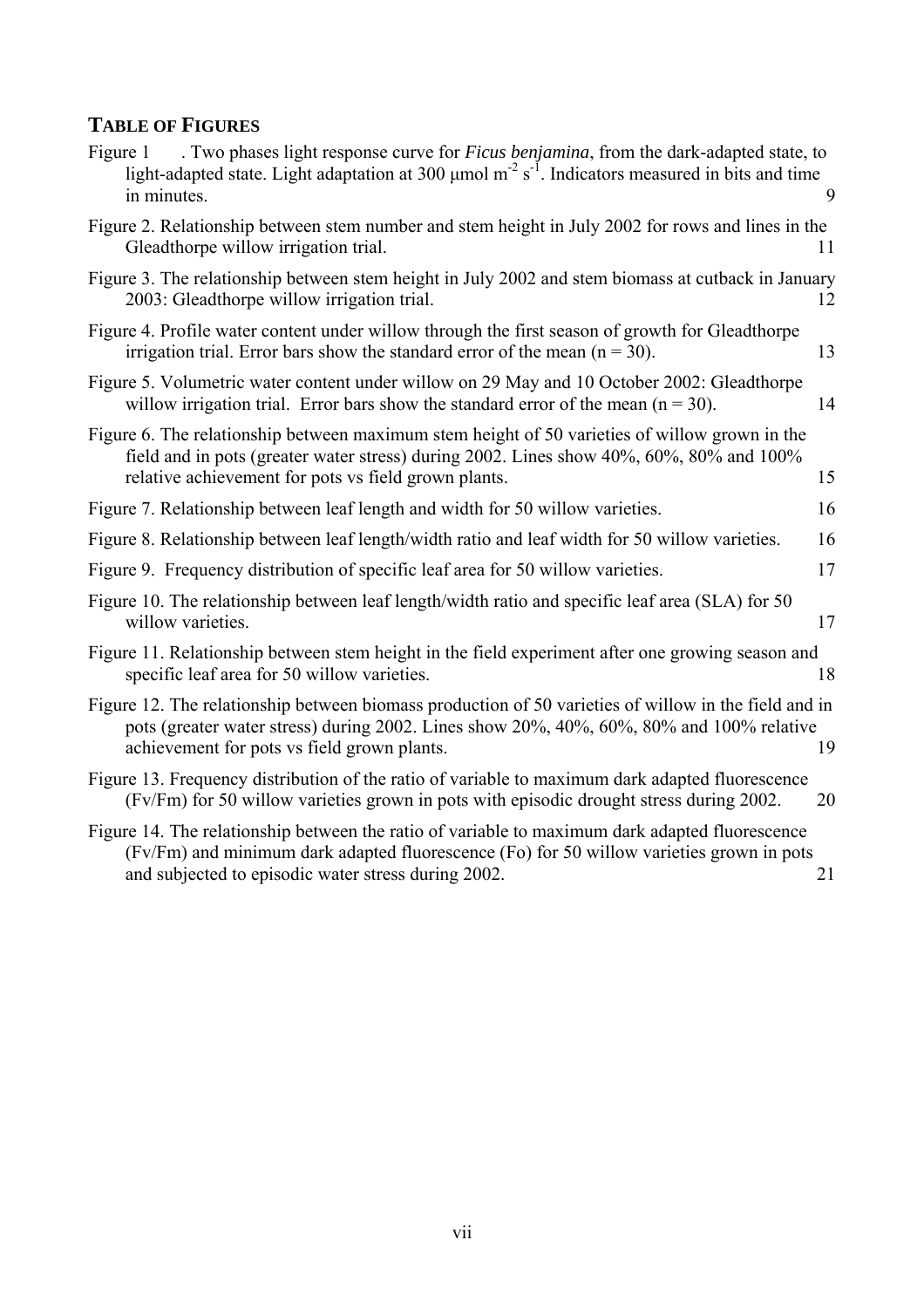## **1 INTRODUCTION**

## **1.1 Technical background**

The UK has undertaken to reduce its emissions of greenhouse gases, and to meet this commitment has undertaken to ensure that 10% of its electricity requirements will be met by renewable energy sources by 2010. Biofuels, especially willow short rotation coppice (SRC), have the potential be an important component as they are a less weather dependent energy source than wind, wave or solar power. However, the high water requirements of SRC means that water stress may reduce biomass yields to below commercially viable levels in the drier eastern areas of the country. Increasing the water use efficiency and/or the drought resistance of willow would have the potential both to improve the productivity in wetter areas and to extend the agroclimatic range over which it would be feasible to grow these crops.

A better understanding of the extent and nature of varietal differences in the responses of willow SRC to water stress is required in order to identify the potential for breeding superior willow varieties, which use water more efficiently, and/or are more drought resistant.

This work should help, in the longer term, to increase the productivity of biofuel willow through the identification of drought resistant and water efficient varieties. These would be important to help increase the production and profitability of SRC grown commercially in the drier areas of the UK, and also elsewhere in Europe.

## **1.2 Aims and objectives**

This principal aim of this research project was to determine the range of water use efficiency and drought resistance within existing willow varieties, in order to identify the potential for improving productivity through plant breeding. The project planned to examine the water use of both a number of near-market varieties and evaluate simple techniques for early drought tolerance screening in the breeding programme.

The work was undertaken at two levels:

- 1. field observations of water use by medium scale plots of willow cultivars, to determine the patterns of water use, its role in determining crop yield, and the importance of irrigation in maximising yield; and
- 2. detailed observation of crop physiological responses of willow to drought in order to develop an understanding of the crop traits associated with improved water use efficiency and drought resistance.

## **1.3 Scope of the report**

This project was jointly funded by the European Willow Breeding Partnership (EWBP) and the DTI. With the closure of the EWBP in 2002, the project funding was transferred to DEFRA and is now a component of the Willow breeding project co-ordinated by Dr Angela Karp at Rothamsted. This report therefore covers only the preliminary results obtained during the first experimental season. During this period the primary activities were related to initiating the two experimental approaches involving field-scale experiments conducted by ADAS and detailed physiological studies by Cranfield University. The project was proceeding on schedule but DTI funding ceased before much of the data collected during the first year had been analysed. The results presented here are therefore only indicative and should be treated with caution.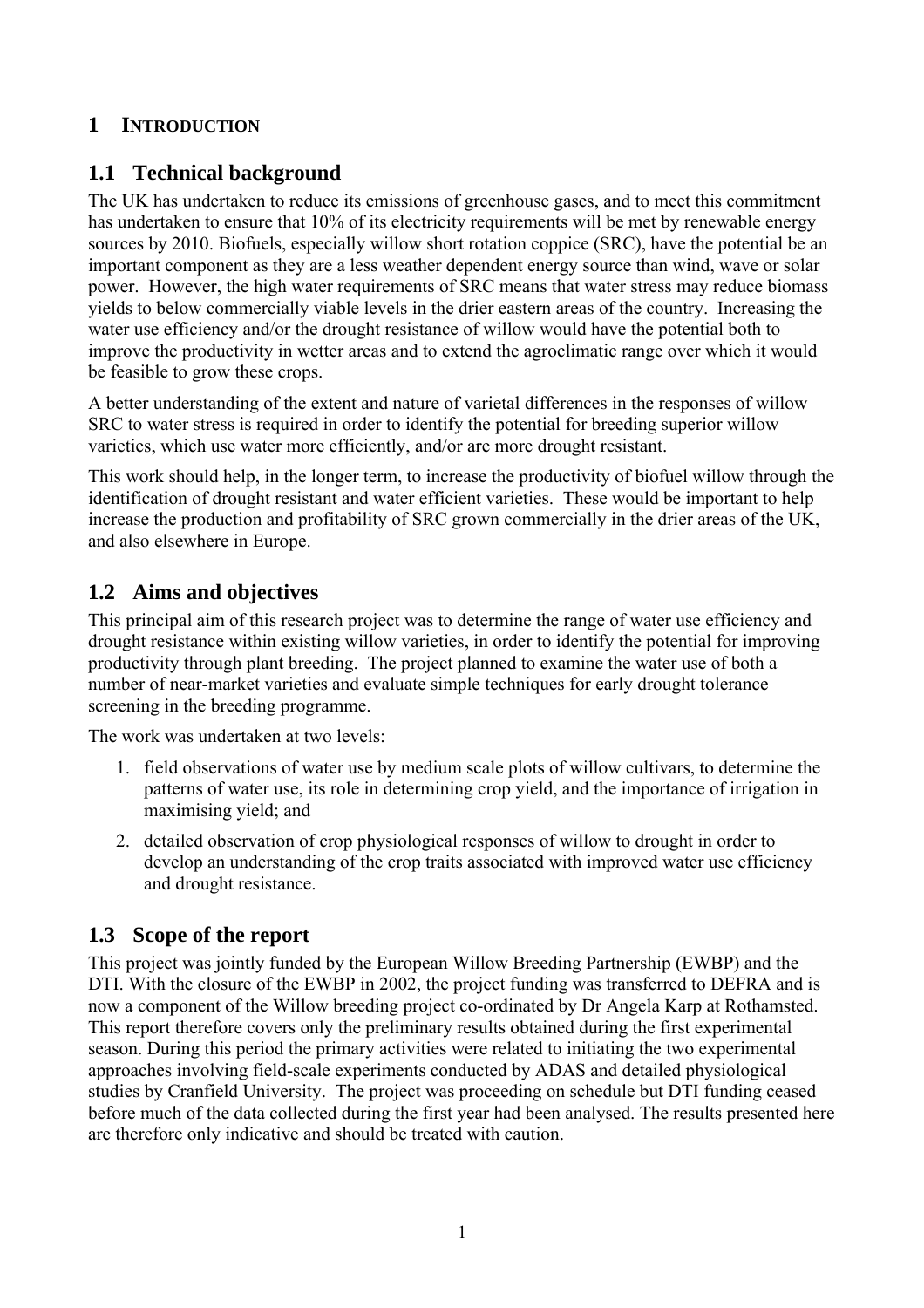## **2 METHODOLOGY**

## **2.1 Field scale experiments**

The varieties selected for the field experiment comprise promising new clones already included in other variety trials conducted as part of the EWBP breeding programme.

|  |  | Table 1. Varieties selected for field scale trial on water use efficiency in willow at Gleadthorpe |
|--|--|----------------------------------------------------------------------------------------------------|
|  |  |                                                                                                    |

| Code           | <b>Variety</b> |
|----------------|----------------|
| A              | 78313          |
| B              | Tora           |
| $\overline{C}$ | Stott          |
| D              | LA960048       |
| E              | LA960340       |
| ${\bf F}$      | LA960365       |
| G              | LA970048       |
| H              | LA970164       |
| I              | LA970024       |
| J              | LA980125       |
| K              | LA980132       |
| L              | LA980221       |
| M              | LA980414       |
| N              | LA980442       |
| $\cap$         | LA980447       |

The field site at ADAS Gleadthorpe was established on sandy soil. The land was sown with grass in the preceding autumn to establish a working guard area.

The field plots were laid out in February 2002. These followed the plot design provided by Long Ashton. Two areas, each approximately 60 m by 24 m were laid out in parallel. The intention is irrigate one and to leave the other unirrigated. However, for the first year, both received irrigation to ensure establishment.



**Plate 1. Irrigation of newly planted willow varieties at Gleadthorpe, March 2002.**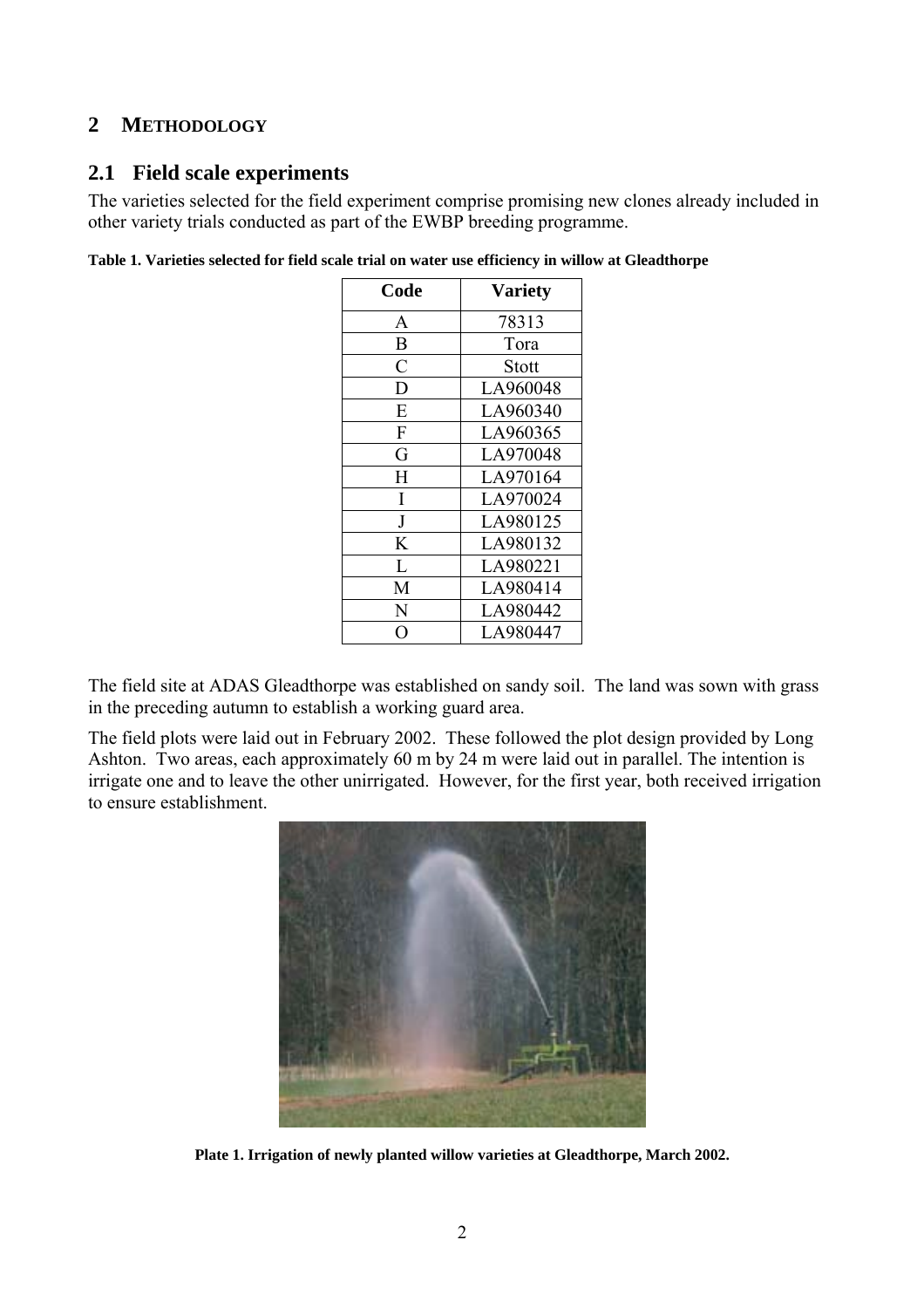The plots were sprayed with herbicide (glyphosate) on 1 March, and the willows planted on 13 and 14 March 2002. The willow material for varieties J and K in the wet block, and varieties M and I for both blocks was supplied separately by Murray Carter, and were planted later, on 26 March 2002. For each "row" the varieties were randomised separately. The layout of varieties was:

| Rep | Wet Block                         | Dry block |
|-----|-----------------------------------|-----------|
|     | NAODMGJECBKDHLF   LEOAHNJKIGDMBCF |           |
|     | OEJLHDCFKIGANMB   NKJLBOMIAHDCFGE |           |
|     | ANIHBMDLFEOCKJG   DILFNCJGAEMHBKO |           |

|  |  | Table 2. Gleadthorpe Willows variety trial - Randomisation plan |  |
|--|--|-----------------------------------------------------------------|--|
|  |  |                                                                 |  |

Following planting, the plots were irrigated using a spray irrigator, on three occasions in April, applying an estimated 120 mm of water. As a result, good establishment of the willows was achieved.

To support the water use studies, daily meteorological data were recorded using the synoptic station at ADAS Gleadthorpe, about 400 m from the trial plots.

During the first season, three evaluations were undertaken: crop height for all plants was surveyed in July, and crop height for a representative sub-sample was again recorded in October. Lastly, the weight of biomass production on each plot was recorded at cut-back in January 2003. All of these assessments were, however, primarily concerned to record the rate of establishment of the crops, and are not necessarily expected to relate to the final biomass production.

## *2.1.1 Soil water monitoring*

Neutron probe access tubes were installed in the plots in April 2002. One access tube was installed in each of the 15 varieties along the middle row of the two plots, so making a total of 30 access tubes. These tubes were installed by hand auguring using the standard ADAS procedures, down to a target depth of 1.5 m.

In addition, access tubes were also installed in the grass discard at either end of the plots and in the central: inter-plot gap which was kept fallow. These additional tubes give a point of reference for comparison with the results from the willows. Readings were taken every week during the summer and every other week after 1 November at 0.1 m depth increments down to the base of the tube.

In the first year there were no differential irrigation treatments and the results presented are pooled data from all willow plots.

## **2.2 Lysimeter studies**

## *2.2.1 Selection of clones*

Selection of varieties for inclusion in the experiment was undertaken in conjunction with Kevin Lindegaard, the willow breeder based at Long Ashton (Table 3). Cuttings from selected varieties were taken in mid-February 2002 and stored in a controlled-temperature room at 5 °C prior to planting.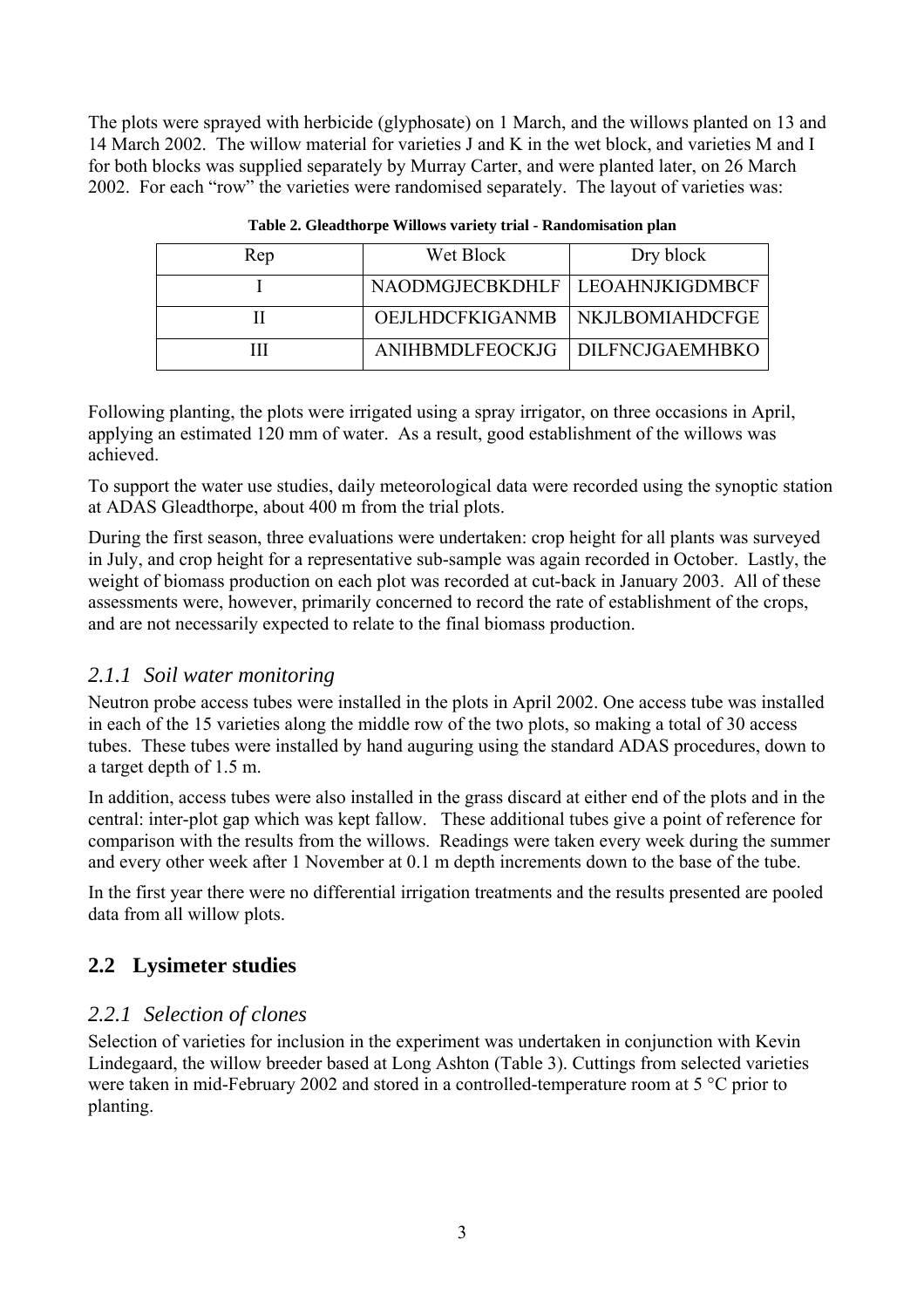| Code                    | Clonal No.      | Pedigree (female parent first)                                          |
|-------------------------|-----------------|-------------------------------------------------------------------------|
| $\vert$ 1               | LA940044        | 115/34 S. viminalis Bowles Hybrid x 036/01 S. candida                   |
| $ 2\rangle$             | LA960048        | 115/34 S. viminalis Bowles Hybrid x 110/02 S. bebbiana                  |
| $\overline{\mathbf{3}}$ | LA960326 Beagle | 115/70 S. viminalis Astrid x S. viminalis ?                             |
| $\overline{4}$          | LA970048        | 109/03 S. schwerinii x 115/27 S. viminalis Readers Red                  |
| 5                       | LA970136        | 109/03 S. schwerinii x 115/10 S. vim Vigorous                           |
| 6                       | LA970164        | 109/03 S. schwerinii x 115/65 S. vim Jorr                               |
| $\overline{7}$          | LA970184        | 033/18 S. dasyclados Aud x 075/01 S. dasyclados Kotens                  |
| $\overline{8}$          | LA970217        | 127/02 S. schwer x vim Tora x 037/01 S. caprea (x aurita?)              |
| $\overline{9}$          | LA970249        | 115/71 S. vim SW880514 x 052/01 S. cordata Purpurescens                 |
| 10                      | LA970416        | 115/68 S. viminalis Jorunn x 033/15 S. burjatica Lapin                  |
| 11                      | LA970485        | 041/03 S. x dasyclados x 055/01 S. discolor                             |
| 12                      | LA970504        | 041/03 S. x dasyclados x 033/19 S. dasyclados Loden                     |
| $ 13\rangle$            | LA970523        | 041/03 S. x dasyclados x 024/02 S. x capreola                           |
| 14                      | LA970534        | 115/11 S. viminalis Romanin x S. caprea in fence LARS plot 12           |
| 15                      | LA970573        | LA940140 S. x mollissima x 087/01 S. miyabeana                          |
| $\overline{16}$         | LA970617        | LA940147 S. x mollissima x 003/01 S. aegyptiaca                         |
| 17                      | LA970654        | 062/01 S. glaucophylloides x 003/01 S. aegyptiaca                       |
| 18                      | LA970766        | 062/01 S. glaucophylloides x 037/01 S. caprea (x aurita?)               |
| 19                      | LA980024        | 109/03 S. schwerinii x 127/01 S. vim x schwer Bjorn                     |
| 20                      | LA980030        | 109/03 S. schwerinii x 77056 S. dasyclados                              |
| 21                      | LA980038        | 127/02 S. schwer x vim Tora x 033/15 S. burjatica Lapin                 |
| 22                      | LA980125        | 127/02 S. schwer x vim Tora x 001/01 S. udensis Shrubby willow ex China |
| 23                      | LA980132        | LA940140 S. x mollissima x 001/01 S. udensis Shrubby willow ex China    |
| 24                      | LA980172        | 127/02 S. schwer x vim Tora x 041/14 S. dasyclados 81090                |
| 25                      | LA980190        | 127/02 S. schwer x vim Tora x 087/01 S. miyabeana                       |
| 26                      | LA980200        | 109/03 S. schwerinii x 055/01 S. discolor                               |
| 27                      | LA980221        | 109/03 S. schwerinii x 115/38 S. viminalis Yellow Osier                 |
| 28                      | LA980230        | LA940140 S. x mollissima x 127/01 S. vim x schwer Bjorn                 |
| 29                      | LA980266        | 125/01 S. schwer x vim x smith V7535 x 003/01 S. aegyptiaca             |
| 30                      | LA980279        | 127/02 S. schwer x vim Tora x 055/01 S. discolor                        |
| 31                      | LA980289        | 125/01 S. schwer x vim x smith $\sqrt{7535}$ x 115/65 S. viminalis Jorr |
| 32                      | LA980309        | 062/01 S. glaucophylloides x 001/01 S. udensis Shrubby willow ex China  |
| 33                      | LA980348        | 115/34 S. vim Bowles Hybrid x 001/01 S. udensis Shrubby willow ex China |
| 34                      | LA980372        | 115/34 S. vim Bowles Hybrid x 106/01 S. sachalensis Sekka               |

**Table 3. Varieties selected for initial screening in pot and field experiments**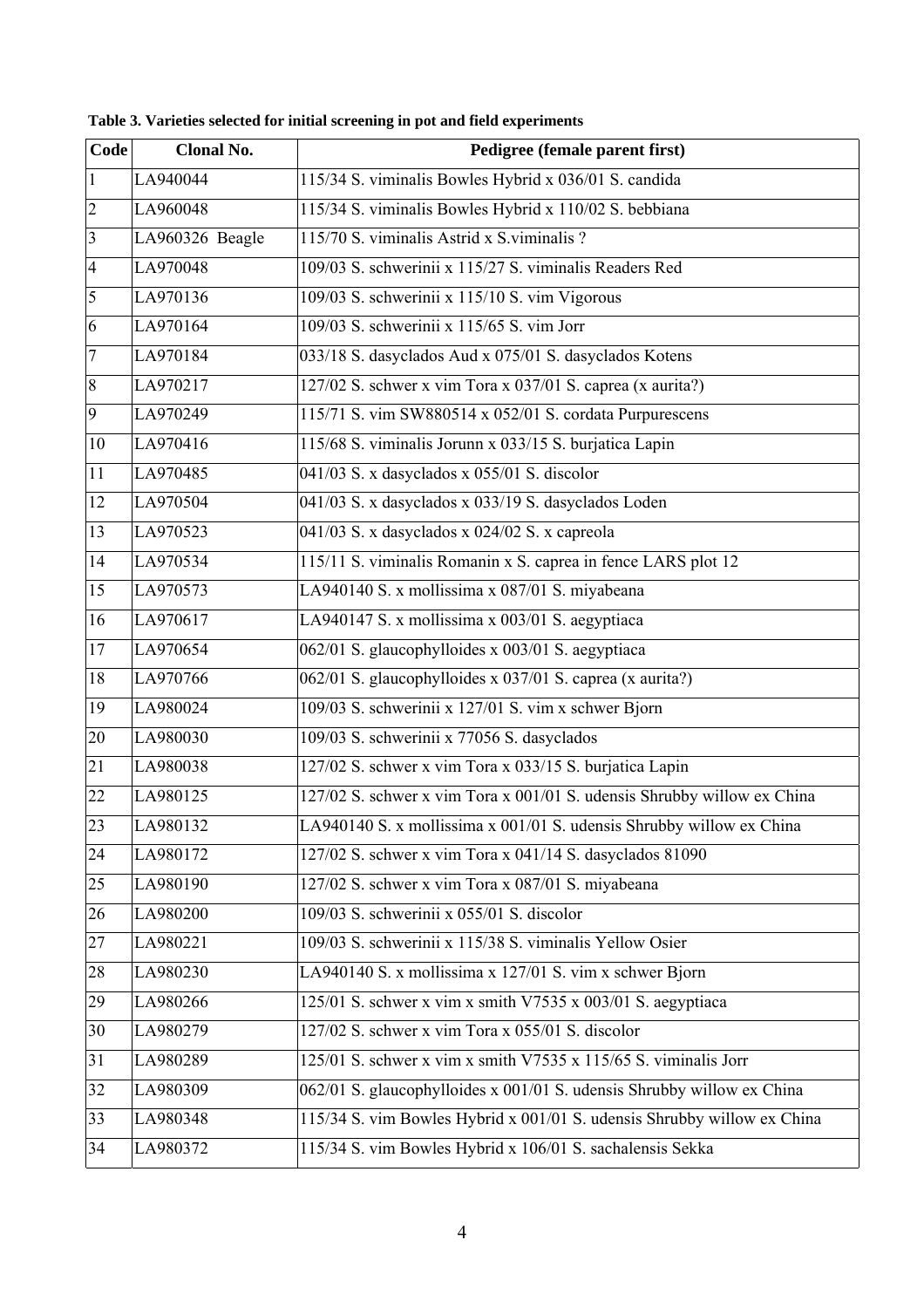| Code | <b>Clonal No.</b>    | Pedigree (female parent first)                                            |
|------|----------------------|---------------------------------------------------------------------------|
| 35   | LA980402             | 125/01 S. schwer x vim x smith V7535 x 106/01 S. sachalenensis Sekka      |
| 36   | LA980414 Resolution  | LA960231 (S. vim x schwer) x vim Quest x SW930812 (S. vim x schwer) x vim |
| 37   | LA980442 Endurance   | 102/01 S. redheriana x 77056 S. dasyclados                                |
| 38   | LA980496             | 041/03 S. x dasyclados x 115/10 S. vim Vigorous                           |
| 39   | 033/20               | S. dasyclados 77056                                                       |
| 40   | 001/01               | S. udensis Shrubby willow ex China                                        |
| 41   | 003/01               | S. aegyptiaca                                                             |
| 42   | 037/01               | S. caprea (x aurita?)                                                     |
| 43   | 055/01               | S. discolour                                                              |
| 44   | 062/01               | S. glaucophylloides                                                       |
| 45   | 087/01               | S. miyabeana                                                              |
| 46   | 102/01               | S. rehderiana                                                             |
| 47   | 109/03               | S. schwerinii                                                             |
| 48   | 115/34 Bowles Hybrid | S. viminalis                                                              |
| 49   | 034/10 Ashton Stott  | S. viminalis x burjatica                                                  |
| 50   | 127/02 Tora          | S. viminalis x schwerinii                                                 |

The selection comprised 41 varieties, including recent promising clones and industry standards Ashton Stott, Bowles Hybrid and Tora, and nine parents. The nomenclature for the varieties bred at Long Ashton is LAYYXXXX where YY is the year of selection and XXXX is the variety number. Varieties are named when they are chosen for release, e.g. LA980414 has been named Endurance.

## *2.2.2 Pot experiment*

The pot experiment was located at Cranfield University's Silsoe Campus in Bedfordshire. Silsoe is in one of the driest areas of England receiving, on average, around  $600 \text{ mm y}^{-1}$  rainfall. The experiment was designed to determine the comparative performance of the wide range of willow genotypes in response to water stress during establishment.

The objective of this experiment was to screen the 50 *Salix sp* to detect responses to drought in a range of morphological and physiological characteristics.

In April 2002, 50 varieties were planted in pots in a randomised block design with four replicates. The pots were laid out at 0.5 x 0.5 m. The plants were allowed to establish under fully irrigated conditions. Episodes of water stress were then initiated over the summer months.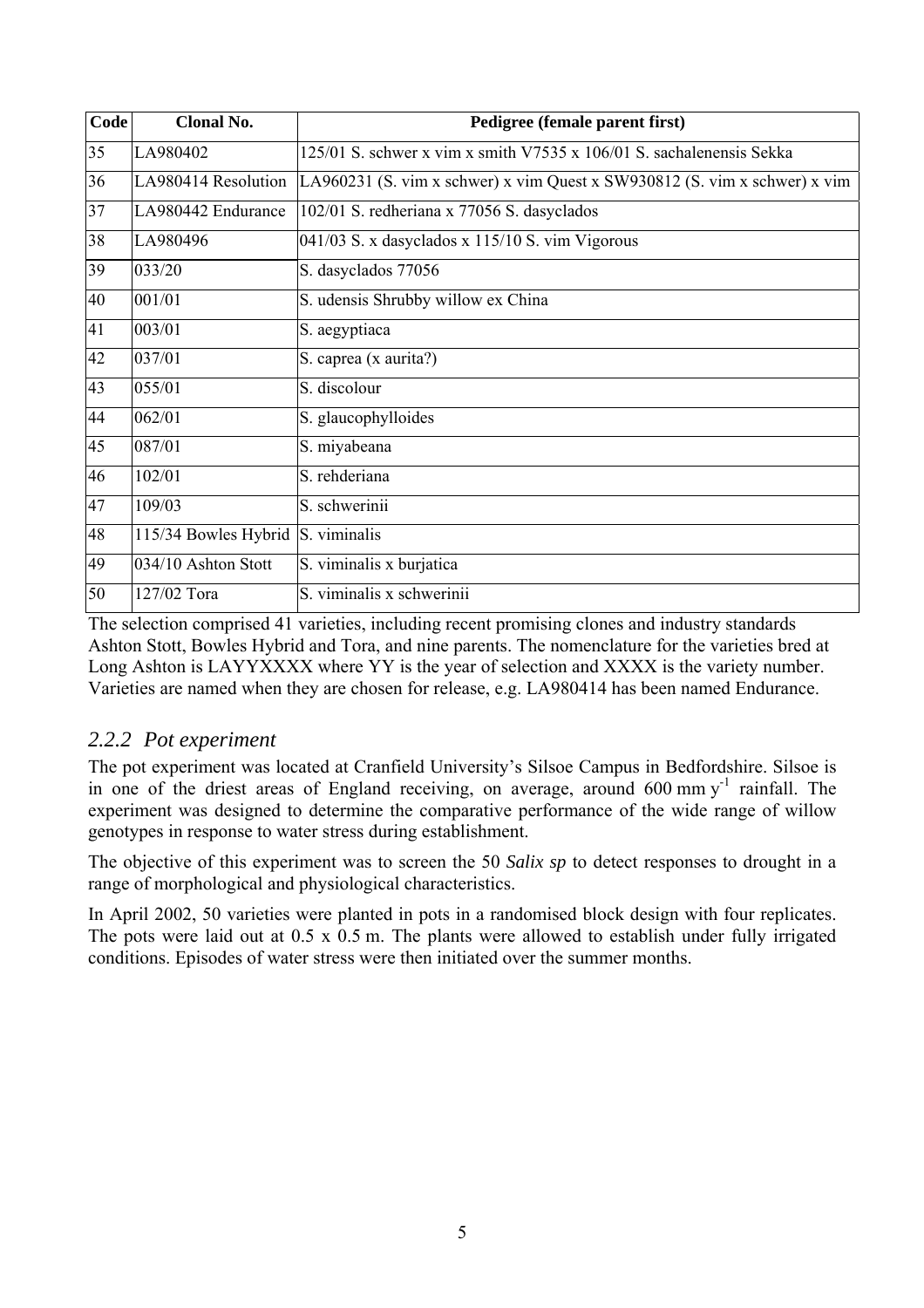

**Plate 2. Arrangement of pots for detailed study of 50 willow varieties prior to emergence – April 2002.** 



#### Plate 3. Pot with newly planted willow cutting planted centrally to a depth of ca 0.2 m.

#### *2.2.3 Field experiment*

The field experiment was established in sandy loam soil on the Silsoe Campus farm, some 500 m from the pot experiment.

The objective of this experiment was to provide data on the development and biomass production of 50 *Salix* varieties to compare with results from the pot experiment.

In April 2002, 50 varieties were planted in plots of 4 cuttings in a square arrangement spaced at 0.5 x 0.5 m. Plots were separated by a single guard row of a willow variety not included in the experiment (Q683).

The experiment was laid out in a randomised block design with three replicates giving a total of 150 plots. There was considerable variation in the diameter of the cuttings available for planting so they were sorted into three size categories (large, intermediate and small) and assigned to the blocks. The plots were irrigated during the summer in order to minimise water stress.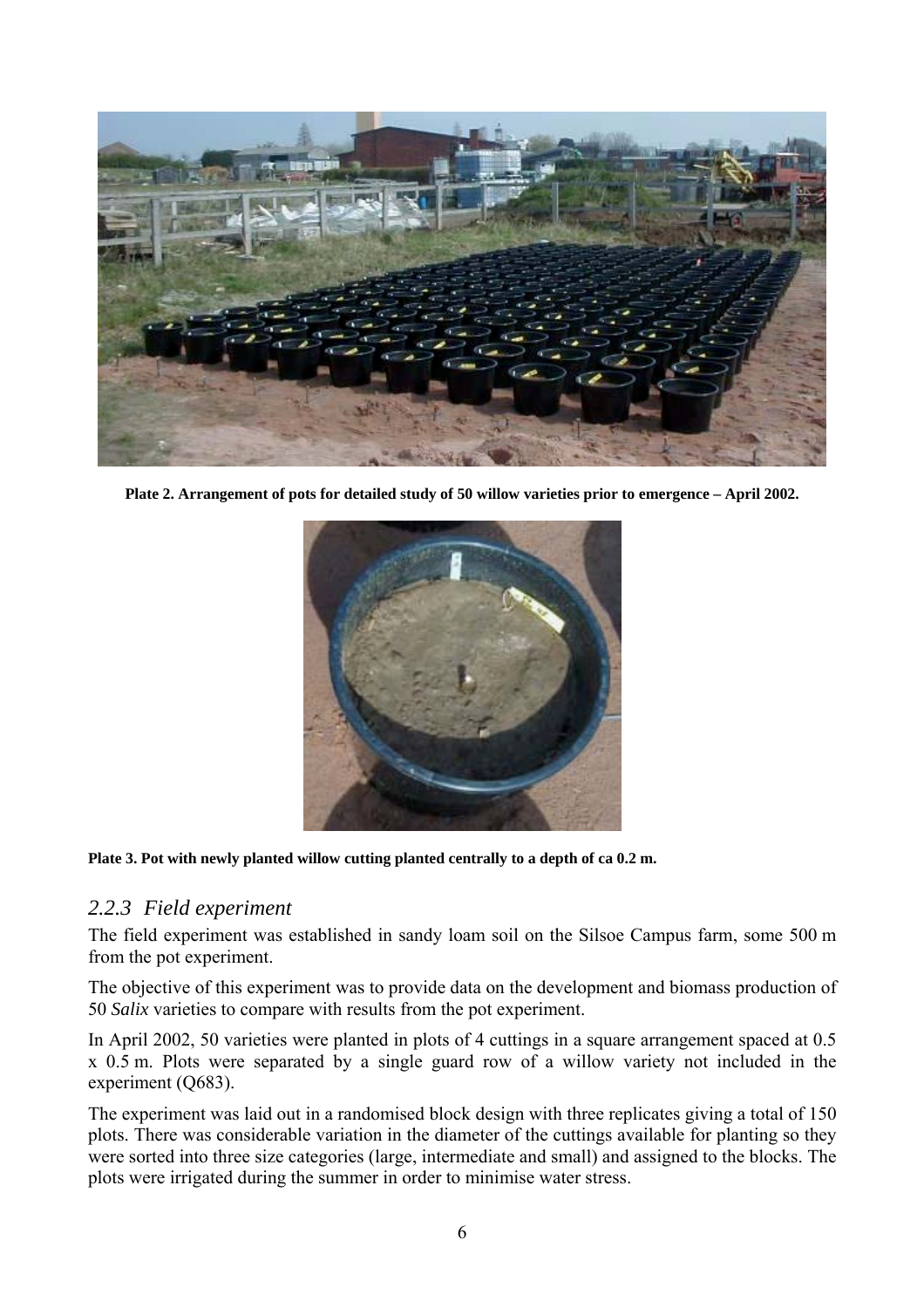#### *2.2.4 Measurements*

#### **Stem height**

The length of the tallest stem from the top of the cutting was measured weekly in both the pot and field experiments.

#### **Leaf shape and specific weight**

Three leaves from each cultivar were collected on 27/09/2002 in Rep III of the field experiment. The leaves were sampled from the middle of the main stem. The petioles of the leaves were removed. The length (L), width (W) and area (A) were estimated for each leaf using a DeltaT leaf scanner. The leaf shape was characterised by the ratio (R)

$$
R = \frac{L}{W}
$$
 Equation 1

Each leaf was oven dried and weighed (ODw). The specific weight was calculated as follows.

$$
SW = \frac{A}{ODw}
$$
 Equation 2

#### **Relative water retention**

Bertholdsson (personal communication 2002) indicated that the Relative Water Retention capacity (RWR) could be used to screen clones for increased drought tolerance. Based of a study of six clones, Bertholdsson (personal communication 2002) found that RWR was correlated with stomatal conductance (Rs),  $\Delta C^{13}$  discrimination and with WUE determined in a greenhouse experiment. His results suggested that clones with a high RWR performed relatively better than others during dry years.

Samples of three or four leaves of a similar age were taken from each willow tree and sealed in a plastic bag until the fresh weights (W0) were measured. In a greenhouse the leaves were left to dry on paper for 4 h and then weighed again (W4). Finally the leaves were oven dried for 48 at 80 °C and weighed (W48). RWR was calculated as:

$$
RWR = \frac{(W0 - W4)}{(W0 - W8)}
$$
 Equation 3

Early results using this method were not consistent within the same cultivar or variety. It appeared that the consistency was due to variation in the first drying period. The method was therefore, modified slightly in order to increase the replicability of the air drying treatment. For the first experiment followed the procedure suggested by Bertholdsson (2002), but for the second set of measurements the leaves were dried on a bench in laboratory and finally for the third set, the leaves were dried in an fan oven at 25 °C.

#### **Stem biomass**

At the end of the 2002 growing season both the field and pot experiments were cut back to ground level. The stems were dried and stem biomass determined.

#### **Chlorophyll fluorescence**

Photosynthetically active radiation (PAR) absorbed by chlorophyll drives photochemistry, is dissipated by non-photochemical processes – mostly as heat, or is re-emitted as fluorescence. These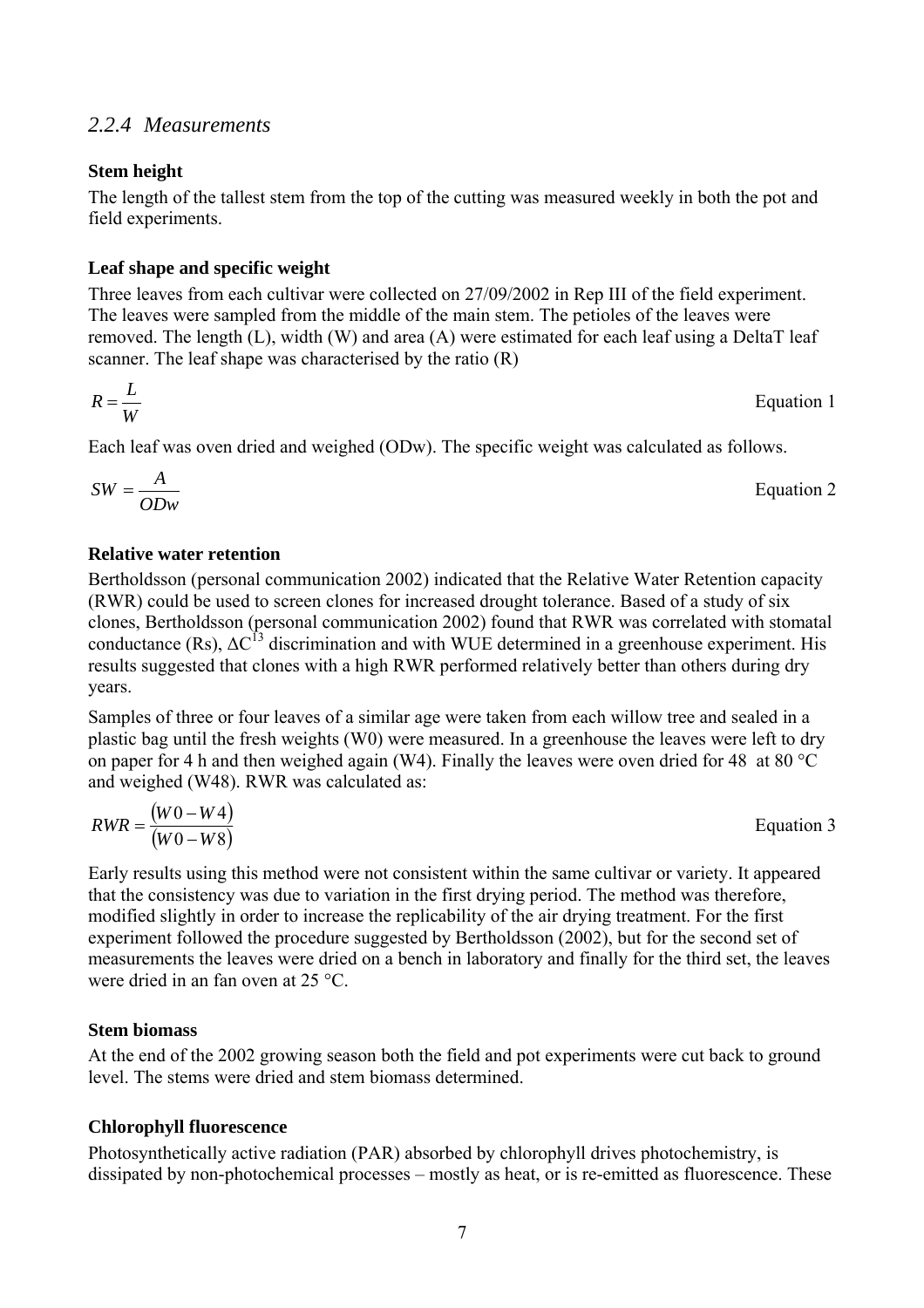processes compete with each other so that if photochemistry or non-photochemical processes are inactive, fluorescence will be high and *vice versa* (Maxwell & Johnson, 2000). By measuring chlorophyll fluorescence in leaves the effects of stresses such as drought and heat can be monitored. The nomenclature used to describe photosynthesis and fluorescence is presented in Table 4.

| Fluorescence intensity<br>indicator |                                  | Description                                                                                                                                                                         |
|-------------------------------------|----------------------------------|-------------------------------------------------------------------------------------------------------------------------------------------------------------------------------------|
| F                                   | Fluorescence<br>intensity        | Actual fluorescence at any time                                                                                                                                                     |
| Fo                                  | Minimal<br>fluorescence (dark)   | Fluorescence intensity with all PSII reaction centres open while<br>the photosynthetic membrane is in a non-energised state, i.e., dark<br>adapted.                                 |
| Fs                                  | Fluorescence at<br>steady state  | Period within which the fluorescence intensity does not change<br>while the external circumstances remain constant                                                                  |
| Fm                                  | Maximal<br>fluorescence (dark)   | Fluorescence intensity with all PSII reaction centres closed all<br>non-photochemical quenching processes are at a minimum.<br>Maximum fluorescence level in the dark adapted state |
| F'm                                 | Maximal<br>fluorescence (light)  | Fluorescence intensity with all PSII reaction centres closed in a<br>light adapted state.                                                                                           |
| F'o                                 | Minimal<br>fluorescence (light)  | Fluorescence intensity with all PSII reaction centres open in a light<br>adapted state.                                                                                             |
| Fv                                  | Variable<br>fluorescence (dark)  | Maximum variable fluorescence in the state when all non-<br>photochemical processes are at minimum (Fm-Fo)                                                                          |
| F'v                                 | Variable<br>fluorescence (light) | Maximum variable fluorescence in a light adapted state (F'm-F'o)                                                                                                                    |

**Table 4. Definitions of chlorophyll fluorescence nomenclature adapted from Van Kooten and Snel, (1990).** 

In Figure 1, the fluorescence indicators, described in Table 4, are annotated on a light response curve for *Ficus benjamina*.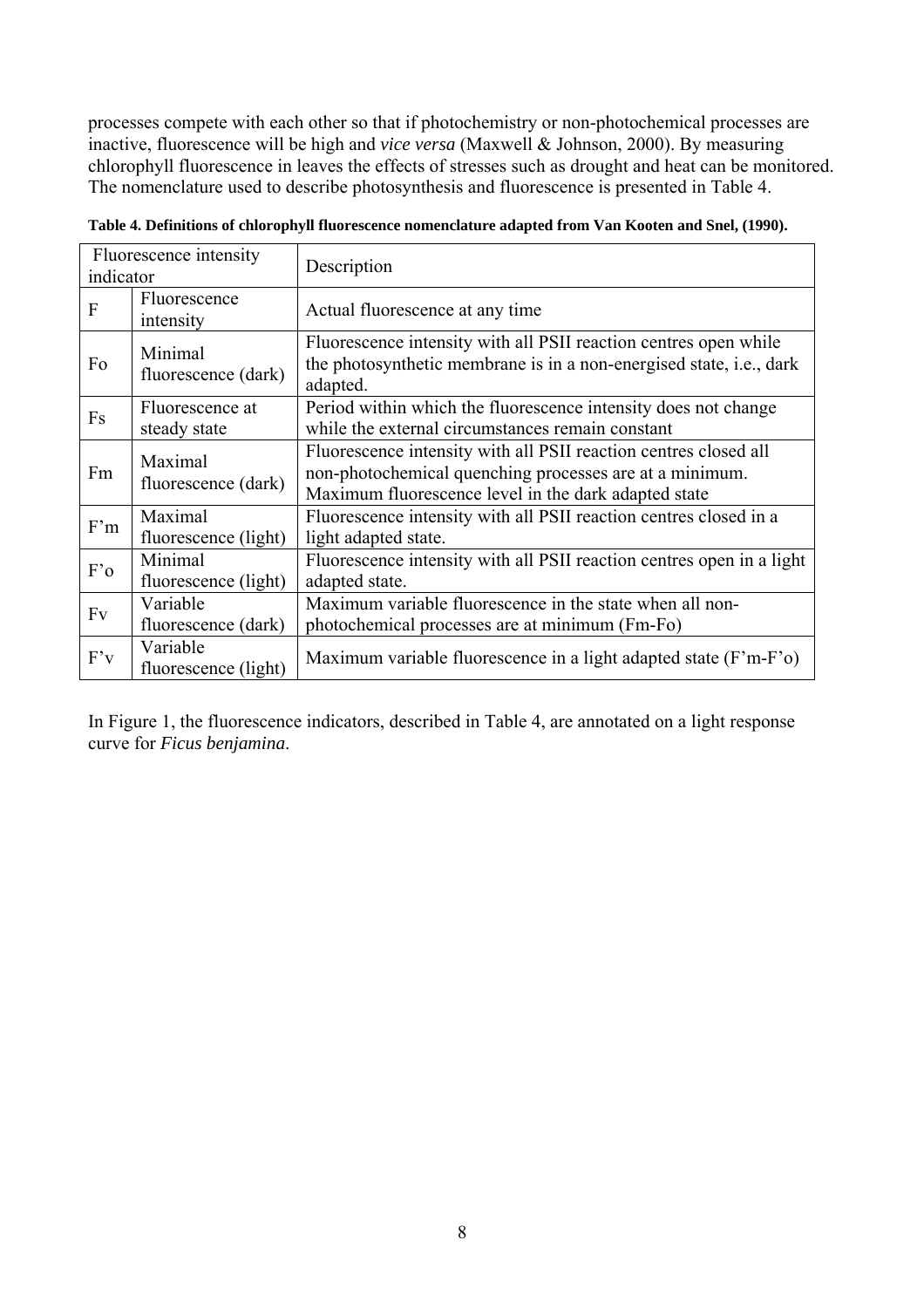

Figure 1. Two phases light response curve for *Ficus benjamina*, from the dark-adapted state, to light-adapted state. Light adaptation at 300 µmol m<sup>-2</sup> s<sup>-1</sup>. Indicators measured in bits and time in minutes.

#### **2.2.4.1 Material and methods**

A Fluorescence Monitoring System (FMS2, Hansatech Instruments Ltd, Kings Lynn, UK) was used to determine the dark adapted fluorescence of the 50 willow varieties grown in pots. The leaf clips provided by the manufacturer for dark adaptation were assumed to be identical. These were attached to individual leaves and left for about 40 minutes before sampling to allow dark adaptation of the photosynthesis systems.

Each variety was sampled between 27 and 29 times over the period 3 to 6 September 2002. On each day the same leaves were sampled from each variety but the monitoring order for the varieties was randomised. The results presented are the mean values over all days.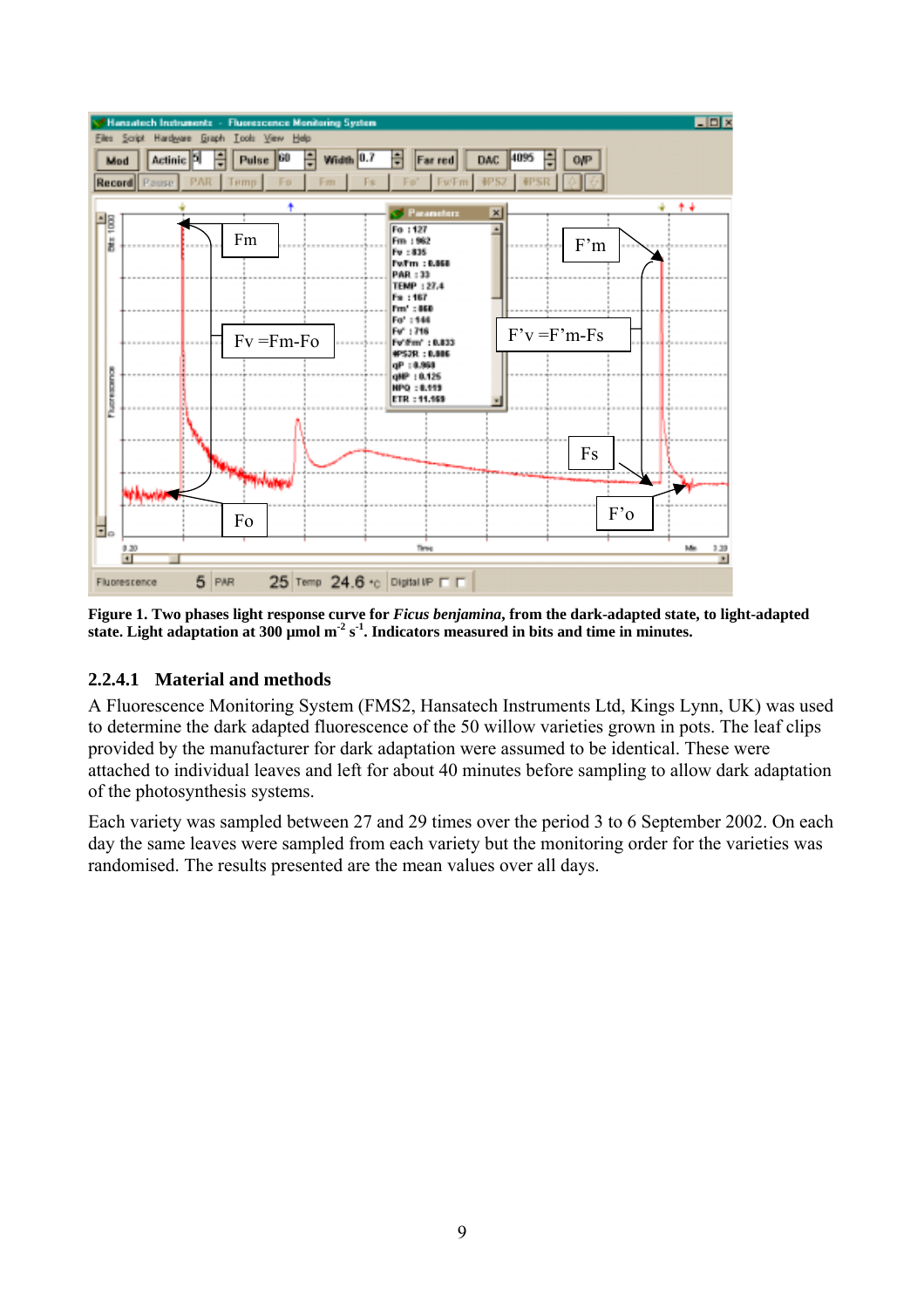## **3 RESULTS**

## **3.1 Field studies**

#### *3.1.1 Establishment*

The survey undertaken in July 2002 showed some variation in plant performance (Table 5).

| Table 5 Gleadthorpe Willows Trial: Summary of crop performance statistics recorded on July 21 2002, except |  |  |
|------------------------------------------------------------------------------------------------------------|--|--|
| stem biomass which was recorded in January 2003.                                                           |  |  |

| <b>Variety</b> | <b>Variety</b> | stems | Height | <b>Missing</b>      | <b>Success</b> | <b>Stem</b> |  |  |
|----------------|----------------|-------|--------|---------------------|----------------|-------------|--|--|
| code           |                |       | (m)    | plants <sup>1</sup> | rate           | biomass     |  |  |
|                |                |       |        |                     |                | $(kg ha-1)$ |  |  |
| A              | 78313          | 2.2   | 0.88   | $\mathbf{1}$        | 99.7%          | 3580        |  |  |
| B              | Tora           | 1.5   | 1.07   | 5                   | 98.4%          | 3150        |  |  |
| $\mathcal{C}$  | Stott          | 1.7   | 0.65   | $\overline{2}$      | 99.4%          | 2680        |  |  |
| D              | LA960048       | 1.6   | 0.79   | $\overline{4}$      | 98.7%          | 2670        |  |  |
| E              | LA960340       | 1.9   | 0.96   | $\overline{2}$      | 99.4%          | 3720        |  |  |
| $\mathbf{F}$   | LA960365       | 1.9   | 1.04   | 6                   | 98.1%          | 4580        |  |  |
| G              | LA970048       | 2.0   | 0.88   | 3                   | 99.1%          | 3080        |  |  |
| Η              | LA970164       | 1.5   | 0.89   | 6                   | 98.1%          | 2750        |  |  |
| I              | LA970024       | 1.9   | 1.10   | $\overline{2}$      | 99.4%          | 4350        |  |  |
| J              | LA980125       | 1.9   | 0.63   | 82                  | 74.1%          | 1280        |  |  |
| K              | LA980132       | 2.1   | 0.92   | 10                  | 96.8%          | 2850        |  |  |
| L              | LA980221       | 1.9   | 1.00   | 3                   | 99.1%          | 4150        |  |  |
| M              | LA980414       | 2.0   | 1.28   | 3                   | 99.1%          | 5580        |  |  |
| N              | LA980442       | 1.9   | 0.72   | 3                   | 99.1%          | 2920        |  |  |
| $\overline{O}$ | LA980447       | 1.9   | 0.69   | 4                   | 98.7%          | 3000        |  |  |
|                | <b>Mean</b>    | 1.9   | 0.90   | 9.1                 | 97.1%          | 3,356       |  |  |
|                | S.e.m.         | 0.055 | 0.05   | 5.24                | 1.66%          | 263.1       |  |  |

<sup>1</sup> Plants that failed to produce any growth.

Statistical analysis showed that the differences between varieties were significant. There were two major reasons for this: firstly, different varieties had different growth patterns. In particular some had a large number of low thick stems, others a small number of tall stems. Secondly, variety LA980125 established very poorly. This variety was planted late (due to problems with the supply of the plant material), just before a particularly dry period, and it is considered that this might have affected the establishment. Whether the poor performance of this variety was due to the late establishment or other factors can only be resolved in the subsequent years.

## *3.1.2 Crop Yield*

The crop was cut back in January 2003 and the mass of stem biomass per plot was recorded (Table 5). The yields were all small, and reflect the fact that this was only an establishment year. They remain therefore an indication of the effectiveness of the varieties in their first year.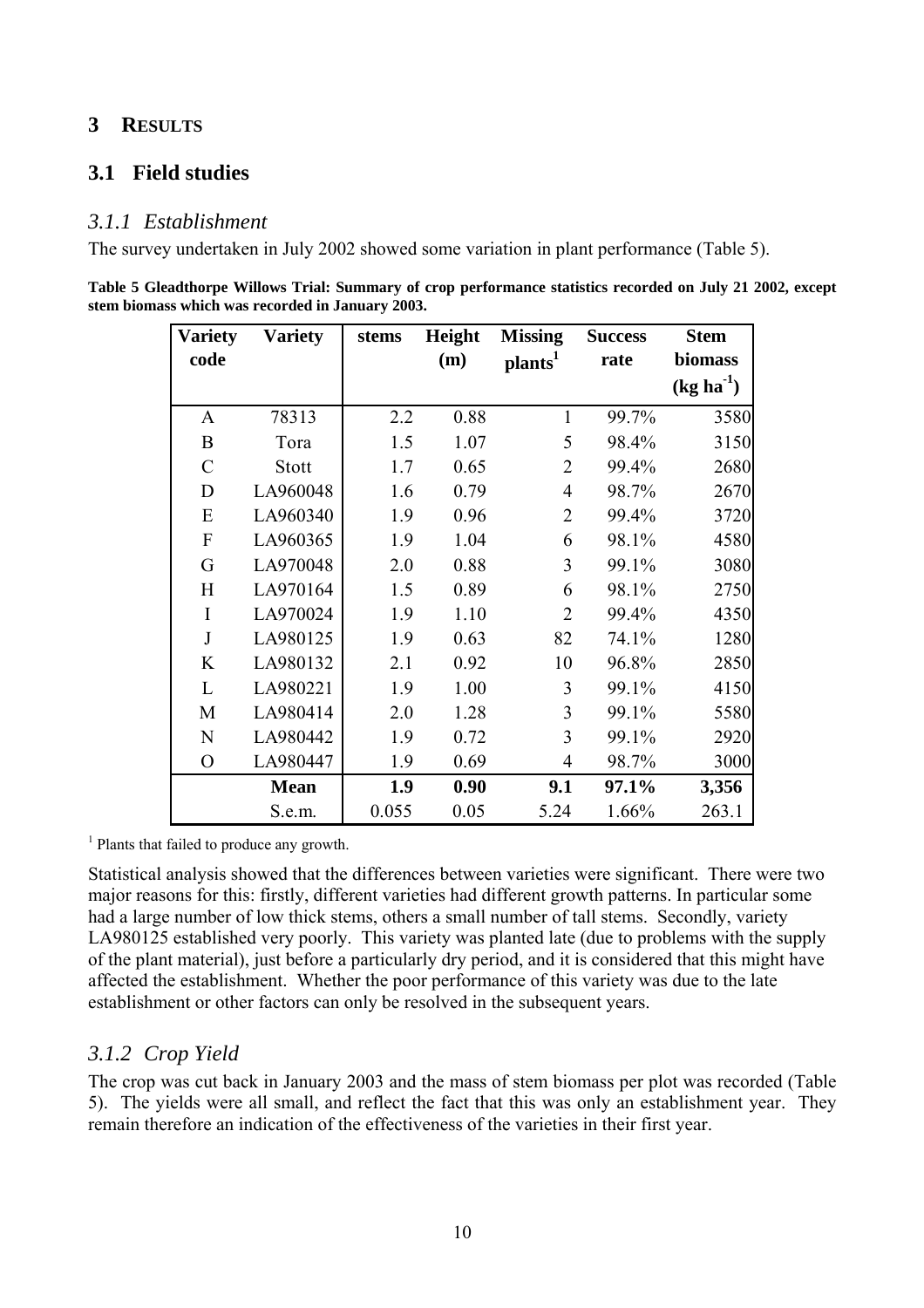#### **Plot Uniformity Analysis.**

The initial measurement of the crop in July was used to identify any potential non-uniformity in the plots. To this end, the data were analysed in terms of their position within the field: by row (up and down the field); and by line (across the field). The analyses showed that although there were differences between both rows and lines (reflecting the different varietal compositions of the rows) there were no systematic differences within the plots (Figure 2). It was thus concluded that the plots could be treated as uniform, and that any subsequent differences will be most likely to reflect the variation between plants, than any systematic variation in field properties. This reflects the previous experimental performance of this field reported by the farm manager.



**Figure 2. Relationship between stem number and stem height in July 2002 for rows and lines in the Gleadthorpe willow irrigation trial.**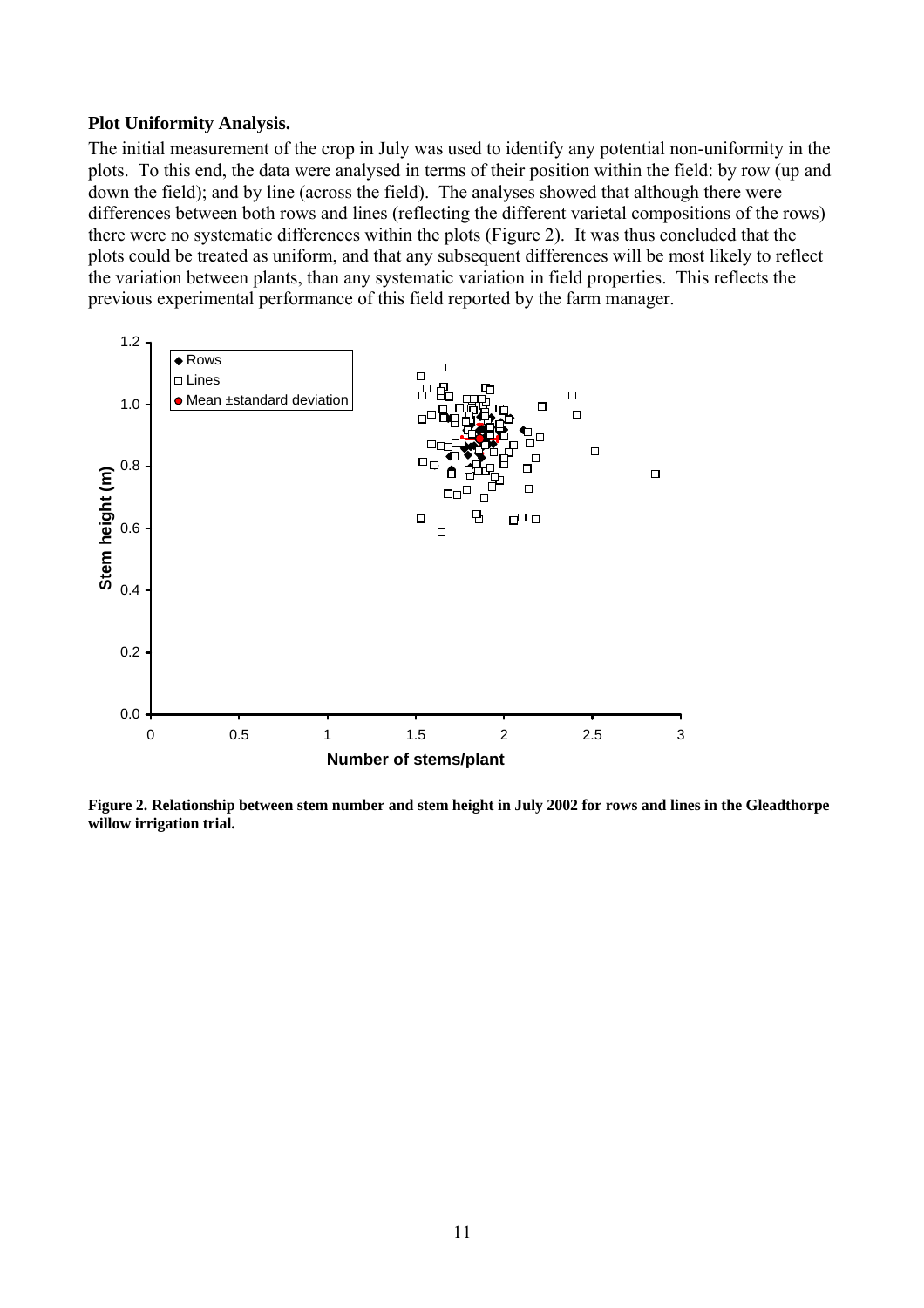

**Figure 3. The relationship between stem height in July 2002 and stem biomass at cutback in January 2003: Gleadthorpe willow irrigation trial.** 

The relationship between stem height in July and biomass in January accounted for 73% of the observed variation with 4.7 t ha<sup>-1</sup> increase in biomass for each 1 m increase in stem height (Figure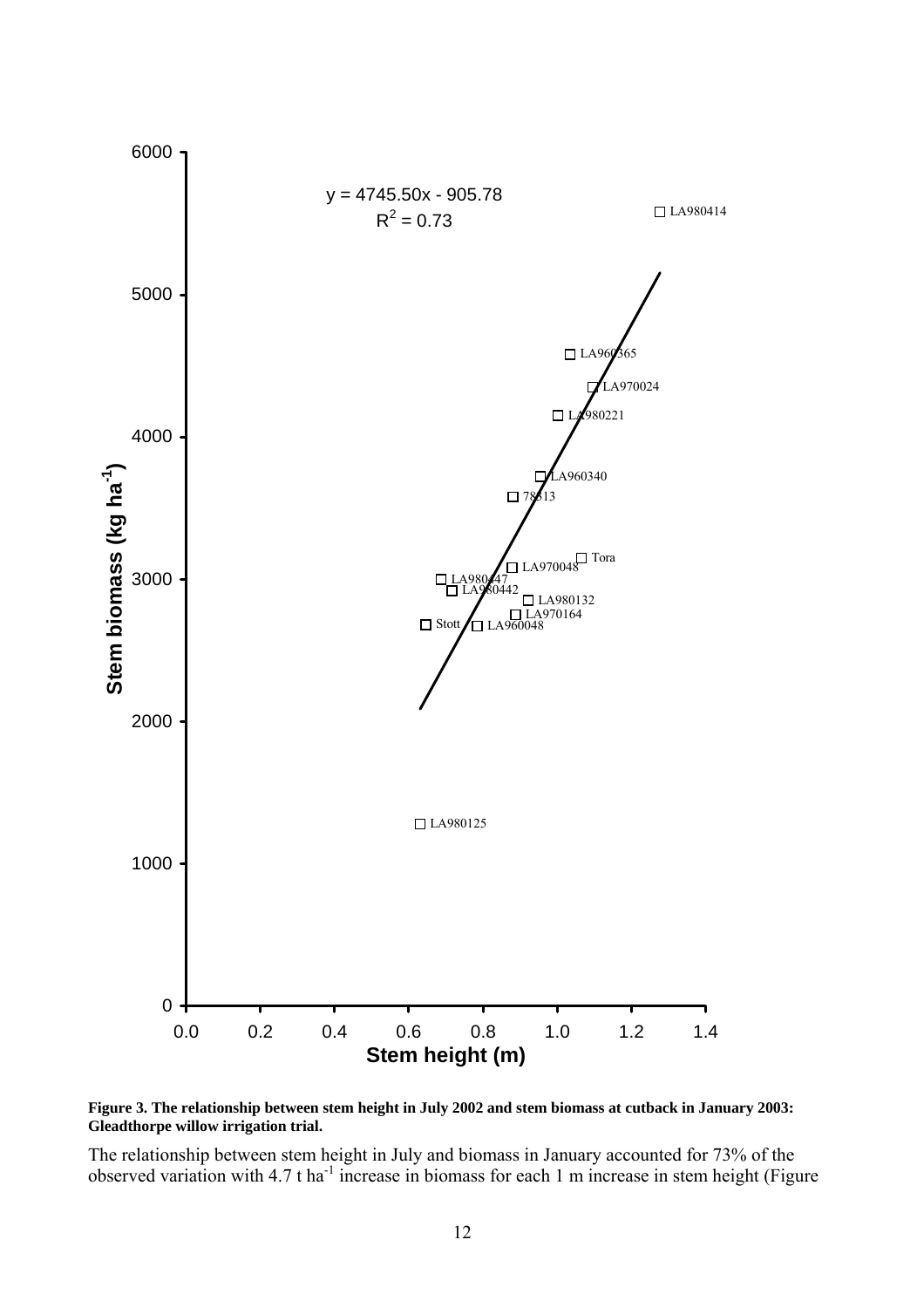3). Variety LA980414 had the tallest stems and the greatest biomass, outperforming the current standards Tora and Ashton Stott. The very low biomass yield of LA 980125 was related to the poor establishment in the field.

## *3.1.3 Water balance studies*

#### **Water monitoring**

Results from the soil water monitoring programmes show that the profile water content under willow varied through time with minima occurring in mid-July and mid-October (Figure 4). These minima indicate that about 100 mm of water had either drained or been abstracted from the soil profile by the willows.



![](_page_19_Figure_5.jpeg)

Comparing the volumetric water contents down the soil profile for willow in May and October shows that the water content had decreased at all depths to 1.3 m (Figure 5). This indicates either drainage down the profile or that willow roots had reached this depth by the end of the summer.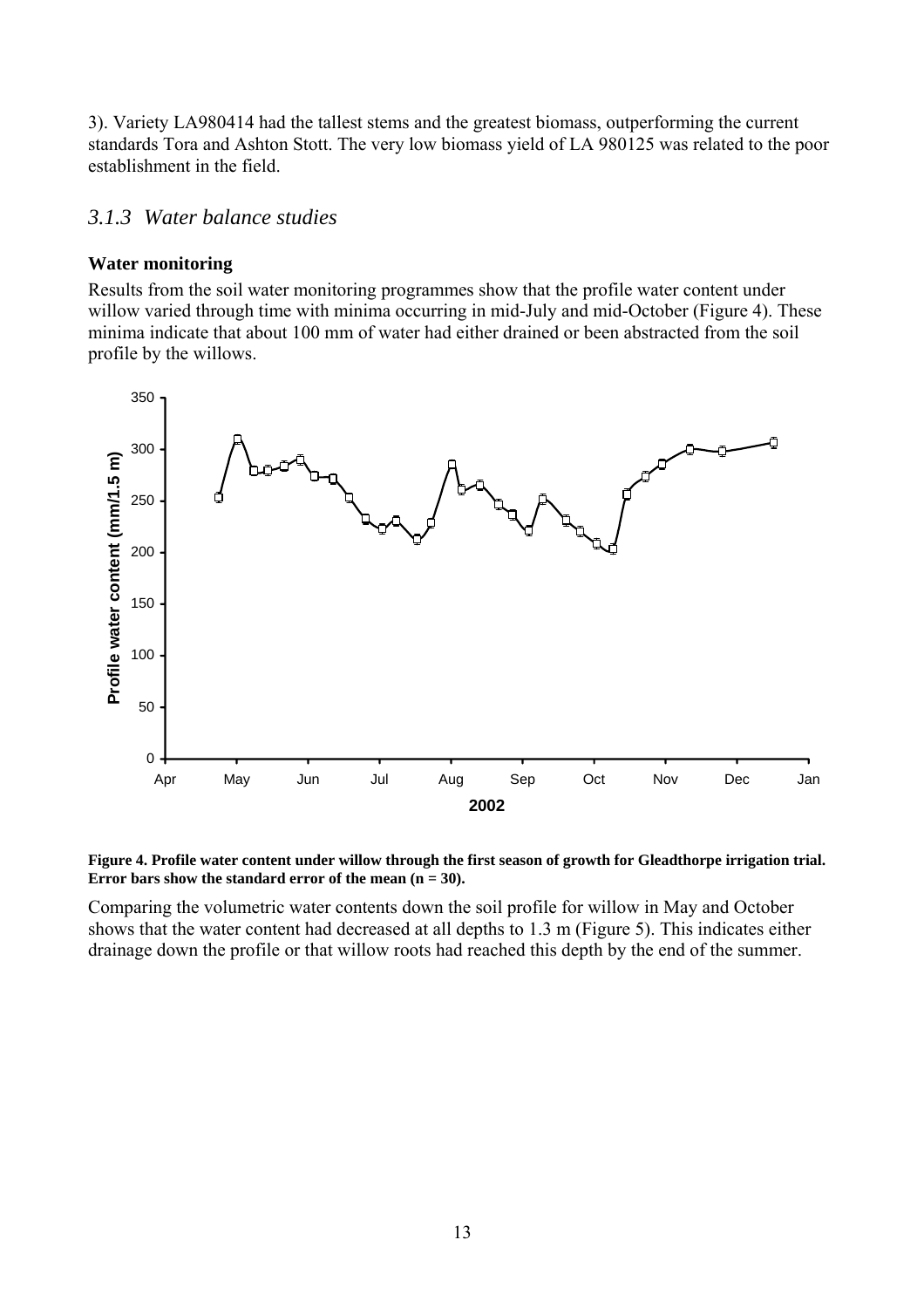![](_page_20_Figure_0.jpeg)

![](_page_20_Figure_1.jpeg)

#### **3.2 Lysimeter studies**

#### *3.2.1 Stem height*

There was a wide range in the stem height amongst the willow varieties (Figure 6). Generally the parent genotypes had the shortest stems and produced the least biomass. The relative performance of the varieties in the post compared with in the field was an indication of how they were able to withstand the stress (e.g. drought, rooting volume, temperature) that the plants in pots were exposed to.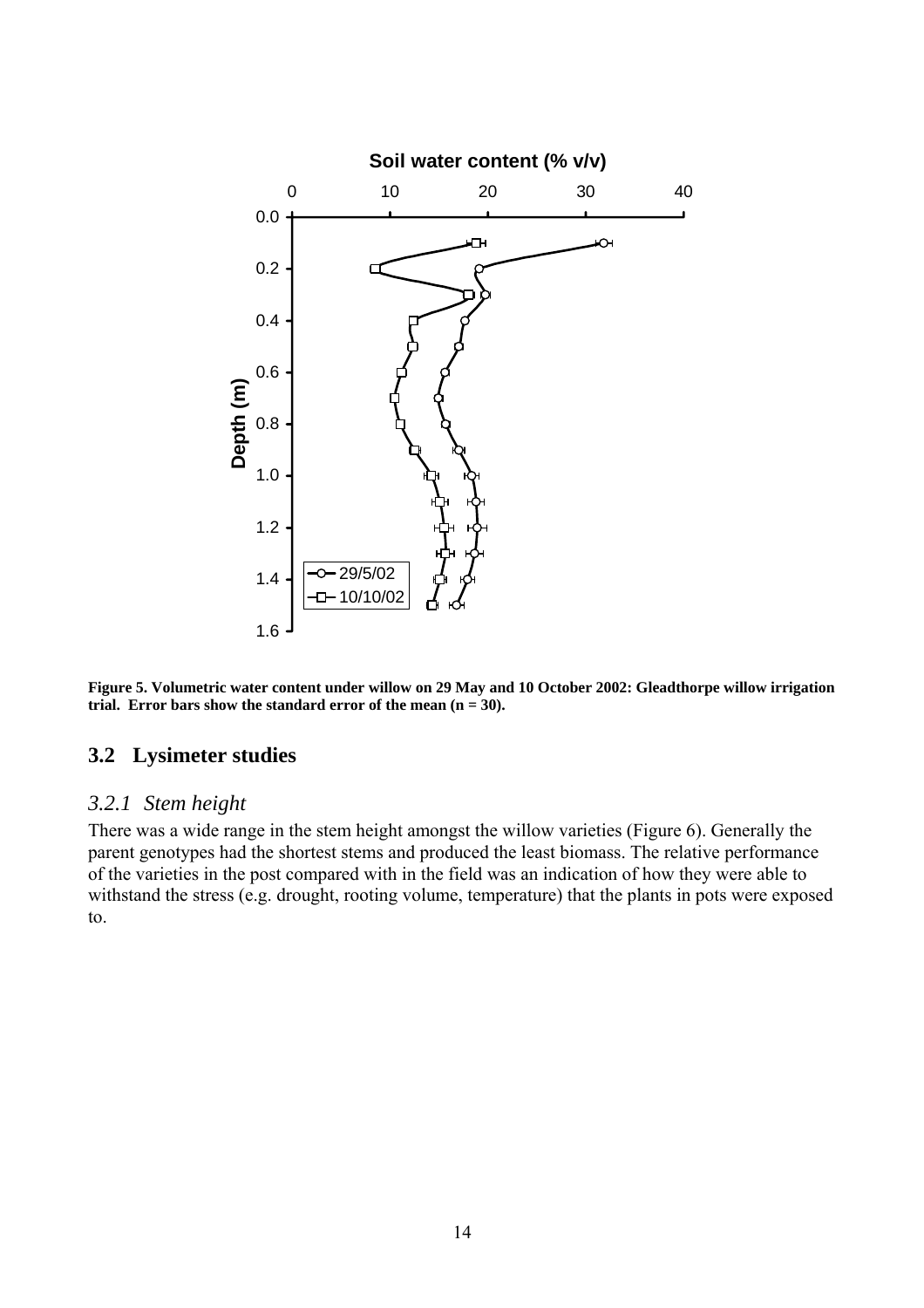![](_page_21_Figure_0.jpeg)

**Figure 6. The relationship between maximum stem height of 50 varieties of willow grown in the field and in pots (greater water stress) during 2002. Lines show 40%, 60%, 80% and 100% relative achievement for pots vs field grown plants.** 

The relationship between stem height in the field and in pots is an indicator of the genotype x environment interactions. For all varieties, stem height in the field accounted for 52% of the variation observed in the pots. On average, stems in the pots were only 73% as high as those in the field, as a result of the greater stress imposed on plants grown in pots.

## *3.2.2 Leaf shape and specific leaf area*

The varieties included in this experiment had a wide range of leaf sizes (Figure 7). The mean leaf width over all varieties was  $35\pm2.0$  mm and mean length  $170\pm4.4$  mm. The leaf length to width ratio is used as a field tool for separating willow species and was closely related to leaf width with a log-linear relationship accounting for 85% of the observed variation (Figure 8).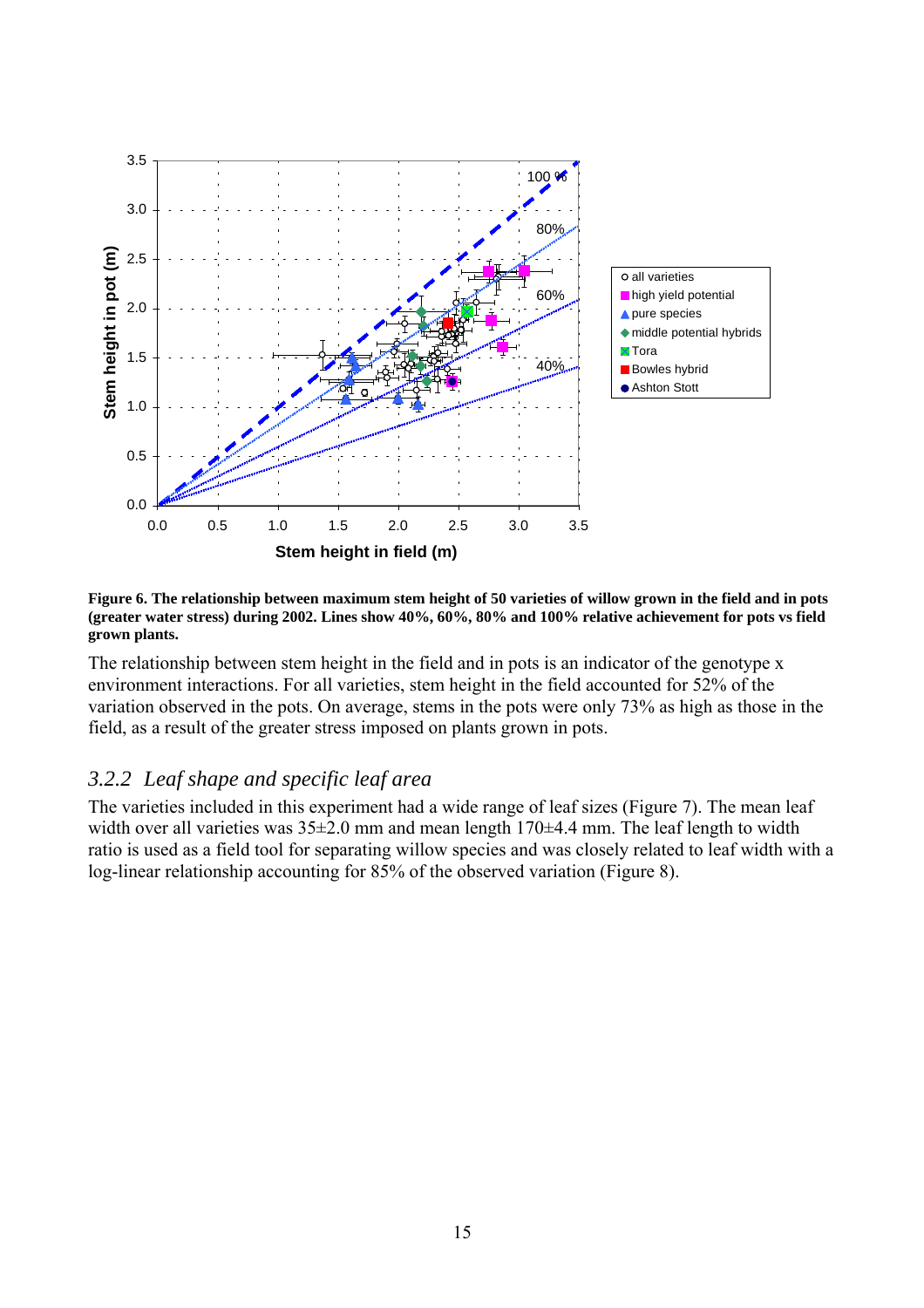![](_page_22_Figure_0.jpeg)

**Figure 7. Relationship between leaf length and width for 50 willow varieties.** 

![](_page_22_Figure_2.jpeg)

**Figure 8. Relationship between leaf length/width ratio and leaf width for 50 willow varieties.**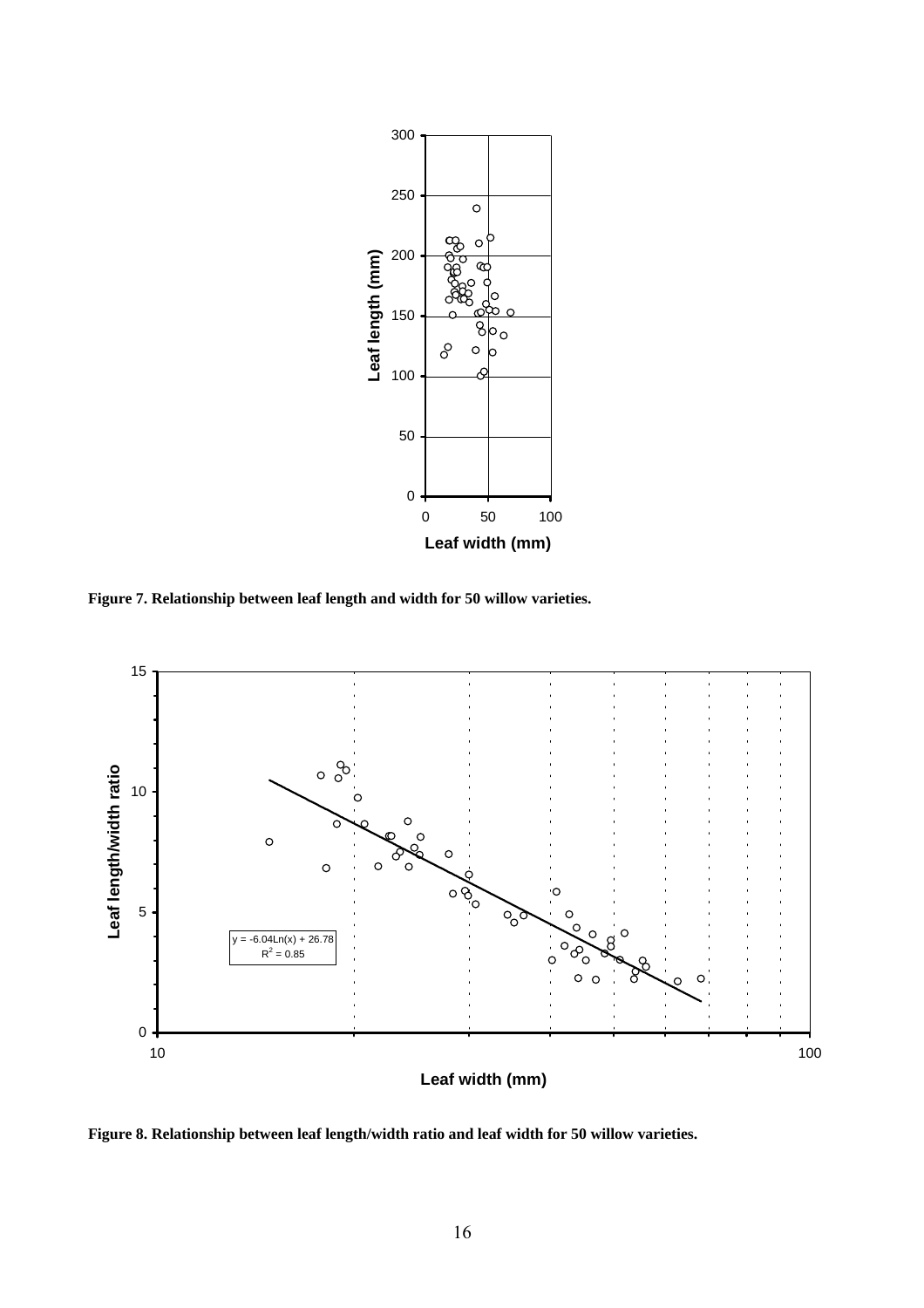![](_page_23_Figure_0.jpeg)

**Figure 9. Frequency distribution of specific leaf area for 50 willow varieties.** 

Specific leaf area (SLA) is sometimes used as an indicator of drought resistance and, within the selected varieties, ranged from less than 11 to more than  $16 \text{ m}^2 \text{ kg}^{\text{T}}$  (Figure 9).

![](_page_23_Figure_3.jpeg)

**Figure 10. The relationship between leaf length/width ratio and specific leaf area (SLA) for 50 willow varieties.**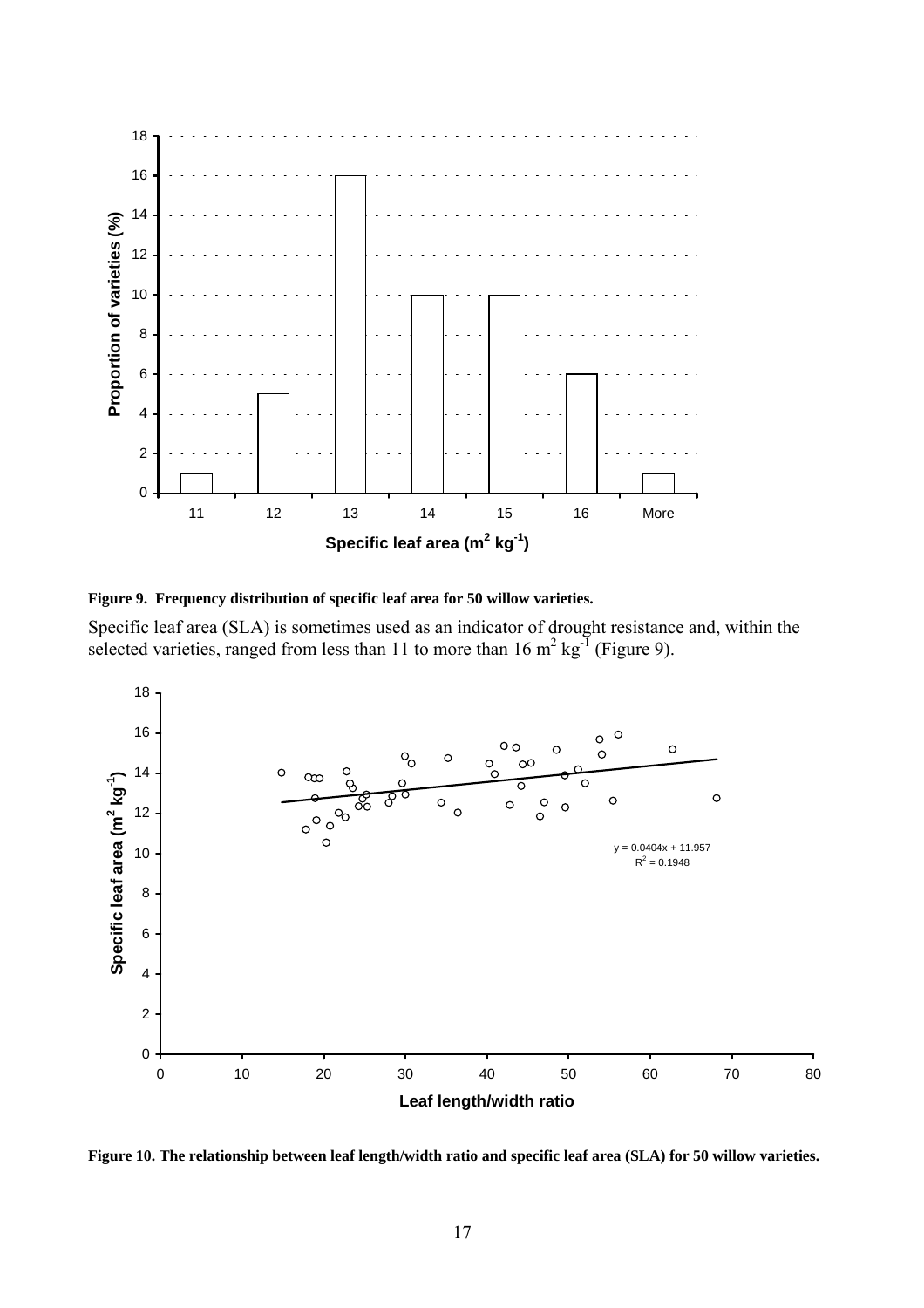Leaf length/width ratio accounted for less than 20% of the variation observed in SLA, with a slight positive correlation showing that longer, narrower leaves tended also to be thinner.

![](_page_24_Figure_1.jpeg)

**Figure 11. Relationship between stem height in the field experiment after one growing season and specific leaf area for 50 willow varieties.** 

Stem height tended to decrease with increasing SLA but the relationship only accounted for 25% of the observed variation (Figure 11).

#### *3.2.3 Biomass production*

When dry stem biomass was measured at the end of the season, a similar pattern was observed to that shown in stem height (Figure 12). There was, however, a wider range of relative performance than with height, probably related to the number and diameter of stems. Four varieties produced more dry matter in the pots than in the field but this was related to poor field establishment in these varieties. In general the parent material showed the best relative performance but since their overall performance was very low then the stress these varieties experienced was probably less severe than those with a larger leaf area and hence water use.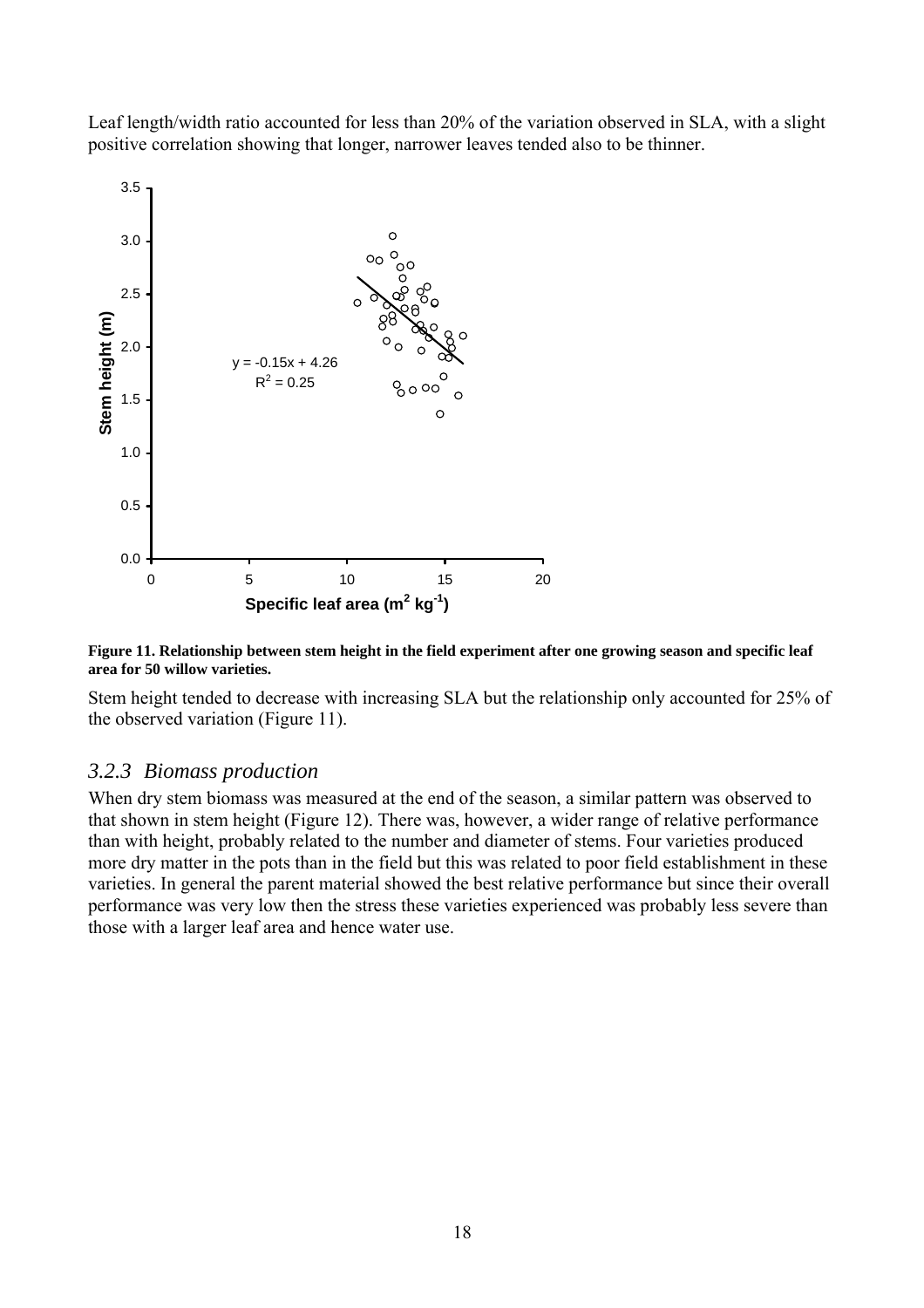![](_page_25_Figure_0.jpeg)

**Figure 12. The relationship between biomass production of 50 varieties of willow in the field and in pots (greater water stress) during 2002. Lines show 20%, 40%, 60%, 80% and 100% relative achievement for pots vs field grown plants.** 

Nine varieties produced more than  $160$  g plant<sup>-1</sup> whilst the majority of the hybrids produced between 80 and 160 g plant<sup>-1</sup>. Plants grown in pots and exposed to water stress mostly produced less than 50% of the biomass of the same variety in the field. Amongst the leading new varieties, Endurance (LA980442) had the best performance in the field but stem biomass production was severely curtailed in the pots. By contrast, LA980289 produced an average amount of stem biomass but also performed relatively well in the pots.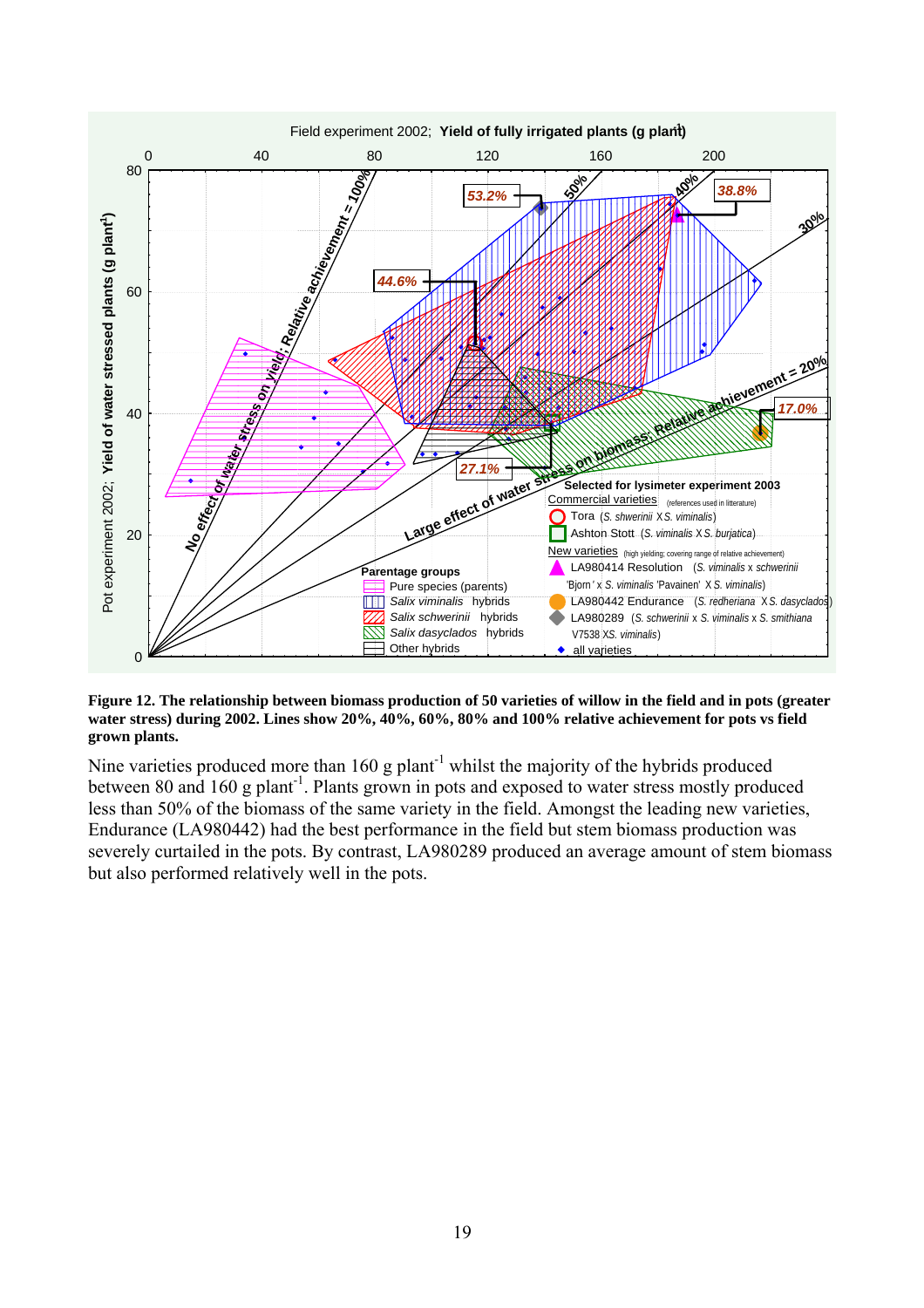## *3.2.4 Chlorophyll fluorescence*

![](_page_26_Figure_1.jpeg)

![](_page_26_Figure_2.jpeg)

The range of Fv/Fm values observed for the 50 varieties included in this experiment was small and showed little sign of any damage to Photosystem II.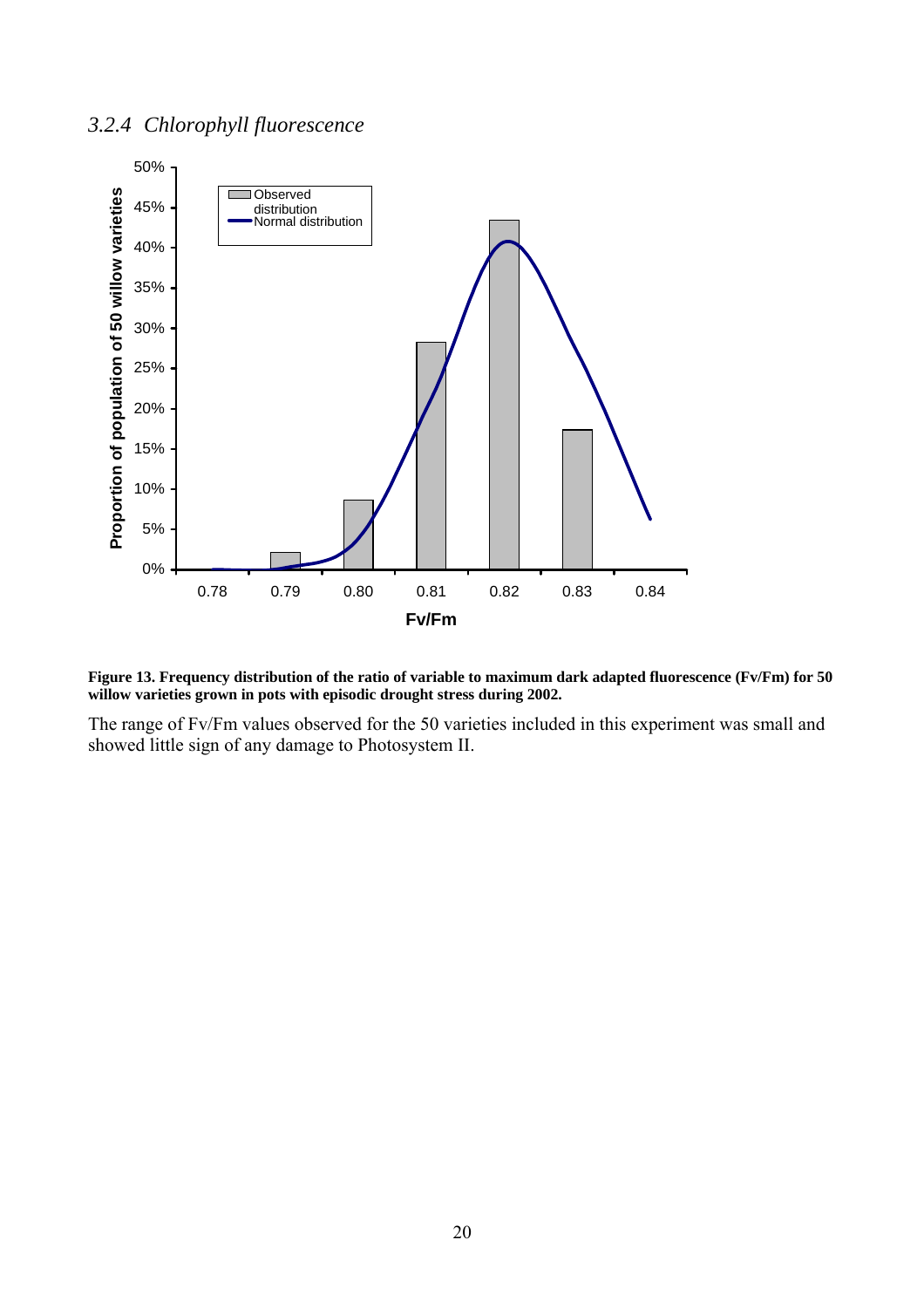![](_page_27_Figure_0.jpeg)

**Figure 14. The relationship between the ratio of variable to maximum dark adapted fluorescence (Fv/Fm) and minimum dark adapted fluorescence (Fo) for 50 willow varieties grown in pots and subjected to episodic water stress during 2002.** 

Relating Fv/Fm to the minimum dark adapted fluorescence (Fo) separates out the varieties to some extent. The four varieties with lowest Fv/Fm values had fairly high Fo values. The two with the lowest Fv/Fm were Bowles hybrid (*S. viminalis*) and *S. glaucophylloides* the other two had these varieties as the female parent. This may indicate a lower photosynthetic efficiency in these clones under drought conditions.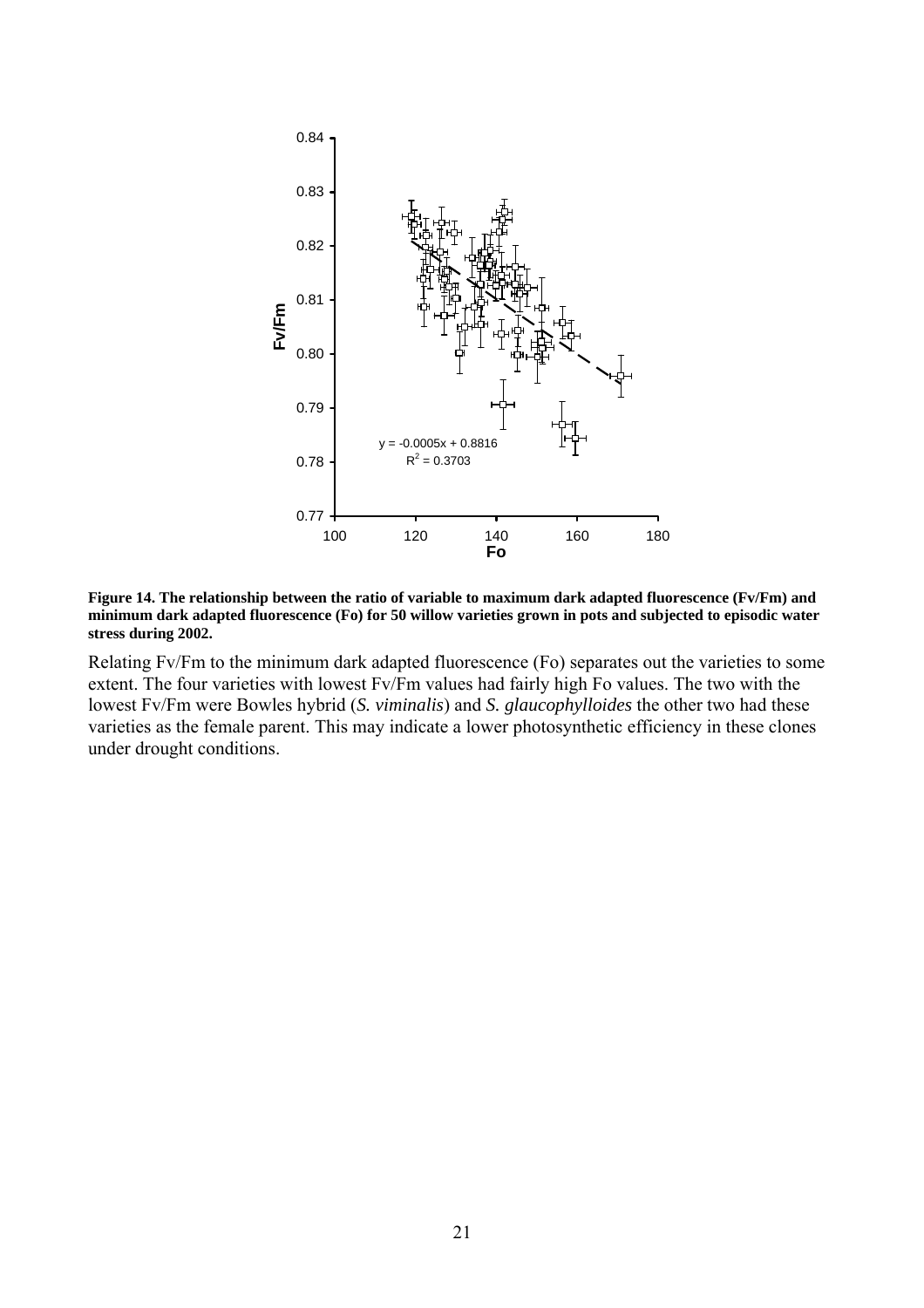## **4 DISCUSSION**

## **4.1 Field studies**

Initial results from the field-scale experiment at Gleadthorpe indicate that there is likely to be a wide range in stem biomass production by the different varieties. Their relative performance under water stress has not yet been tested as differential irrigation will only be applied in the year after cutback.

The irrigation regime was intended to assist establishment of the experiment during the year after planting. Soil water monitoring, however, identified that the soil became quite dry over two periods during the summer. This may well have had an effect on the leaf area duration of the plants and on stem extension but these parameters were not measured.

As the plants developed through the season they began to extract an increasing amount of water and from a greater depth in the profile. By October, the roots appeared to be extracting water to a depth of about 1.3 m, similar to that observed in experiments elsewhere, though changes in soil water content at this depth may also be attributable to drainage of water from the profile.

## **4.2 Detailed studies**

Establishing the 50 selected varieties in pots and in a field experiment allowed comparative performance to be compared with and without stress. The stress experienced by plants in pots was inevitably a compound effect including temperature (small black pots meant that soil temperature was quite high during summer months), water stress and constriction of the roots. In addition, the relative level of stress was related to the size of plant and the leaf area as larger plants used the available soil water more rapidly than those with a small leaf area.

Despite the wide range of genetic material there was a reasonably good agreement between stem height in the pots and the field. About half of the observed variation could be accounted for by the stem height in the field experiment. The remaining variation could have been related to genotypic differences in drought tolerance of the willow varieties.

Stem biomass of willow varieties grown in pots was more affected by stress than was stem height. In the meso-scale experiment, variety LA980414 now named "Resolution", produced around twice as much biomass in the first year of growth as the two standard varieties Stott and Tora. Resolution also performed well in the detailed experiments but only out yielded the two standards by between 30 and 60%. By contrast, LA980442 (now named "Endurance") was the highest yielding variety in the detailed experiments but yielded about the same as Tora and Stott at Gleadthorpe. This may be as a result of water stress during the establishment phase since, in the detailed experiments, ìEnduranceî had the greatest relative reduction in biomass as a result of water stress.

The preliminary screening of all 50 willow varieties using chlorophyll fluorescence suggests that there was evidence of reduced photosystem function under water stress conditions in only a few varieties. Circumstantial evidence from the same experiment indicated that, even when part of a leaf was necrotic as a result of severe water stress, the remainder showed no signs of damage to photosystem II and hence greater fluorescence. These results agree with previous research on  $chlorophyll$  fluorescence in willow (Ögren, 1990).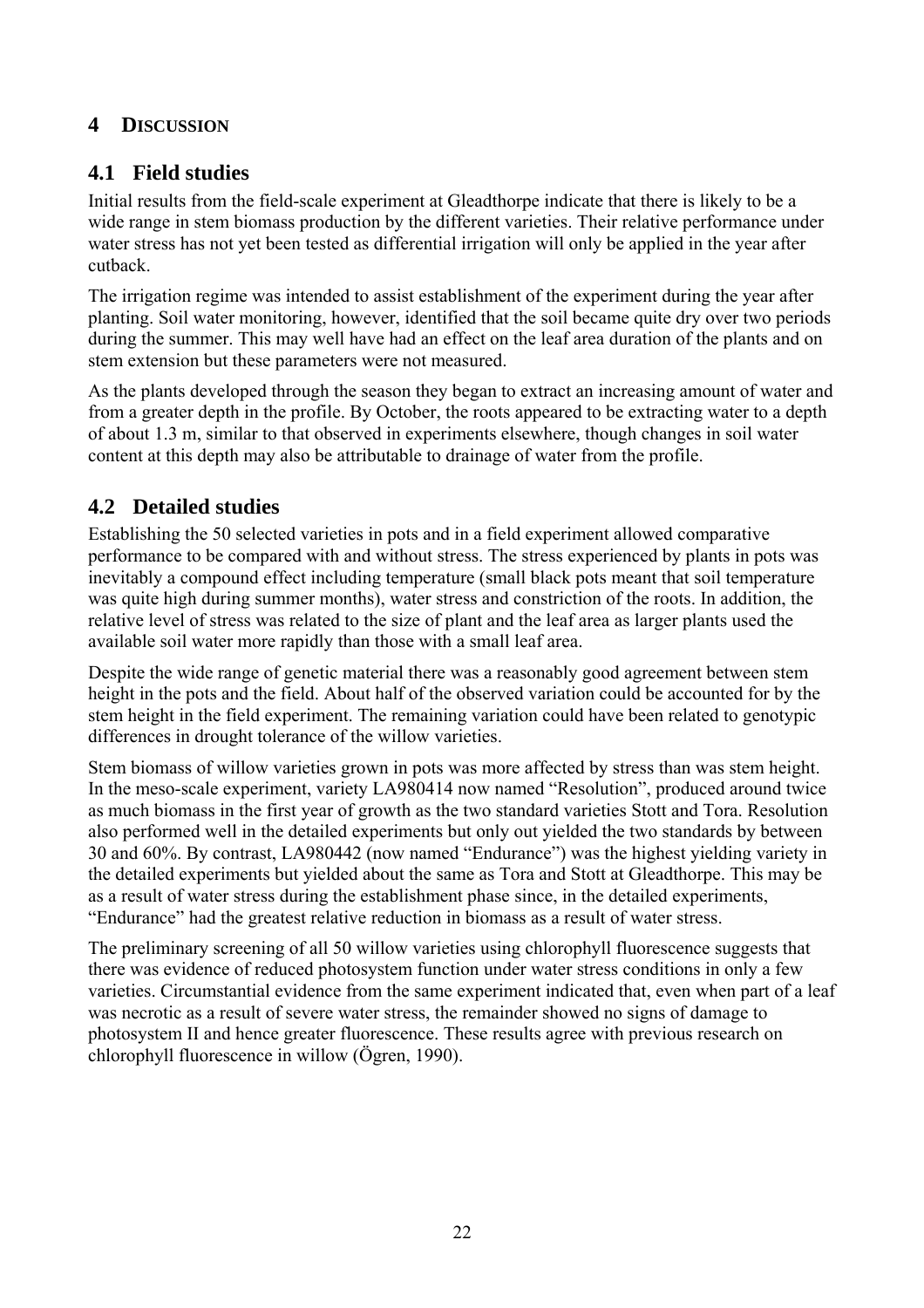## **5 CONCLUSIONS**

It is difficult to draw any firm conclusions after one year of a three year project. Preliminary results show that, as expected, there is a wide range of biomass production from the willow varieties included in the experiments reported here and that the relative performance of stressed and unstressed plants also varied widely.

The next two years of the project will allow these preliminary results to be confirmed on the field scale experiment and further detailed physiological measurements to be made on five varieties selected from the original group of 50 grown under stressed and unstressed conditions in lysimeters.

## **6 ACKNOWLEDGMENTS**

This work was funded by DTI in partnership with the European Willow Breeding Partnership.

## **7 REFERENCES**

Maxwell, K. & Johnson, G. N. 2000. Chlorophyll fluorescence - a practical guide. *Journal of Experimental Botany* 345:659-668.

Ögren, E. 1990. Evaluation of chlorophyll fluorescence as a probe for drought stress in willow leaves: *Plant Physiology* 93:1280–1285.

Van Kooten, O., and Snel, J. F. H. 1990. The use of Chl fluorescence nomenclature in plant stress physiology. *Photosynthesis Research* 25:147-150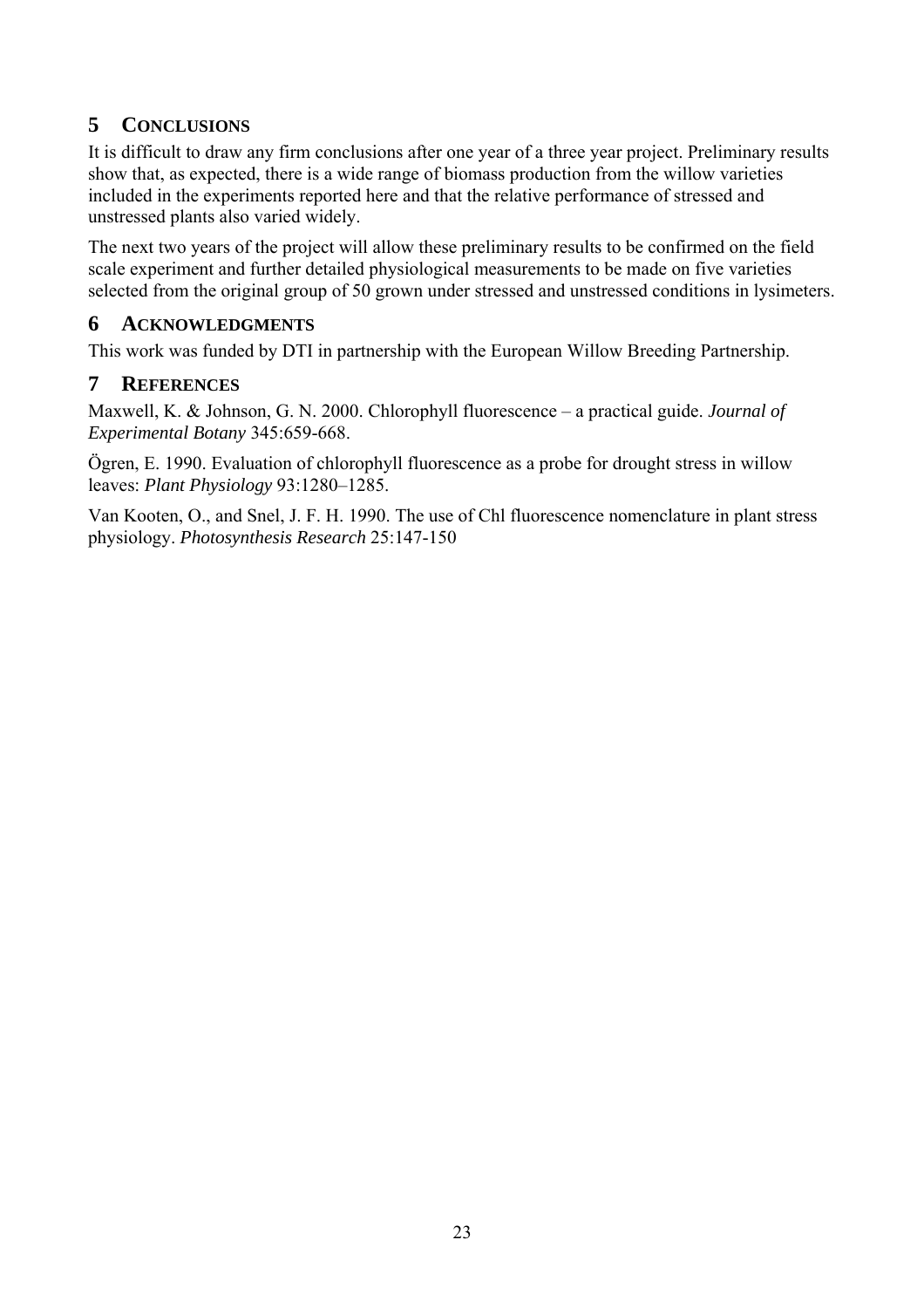## **APPENDICES**

- A: Field Experiment: Experimental Layout
- B: Detailed experiments: Experimental layout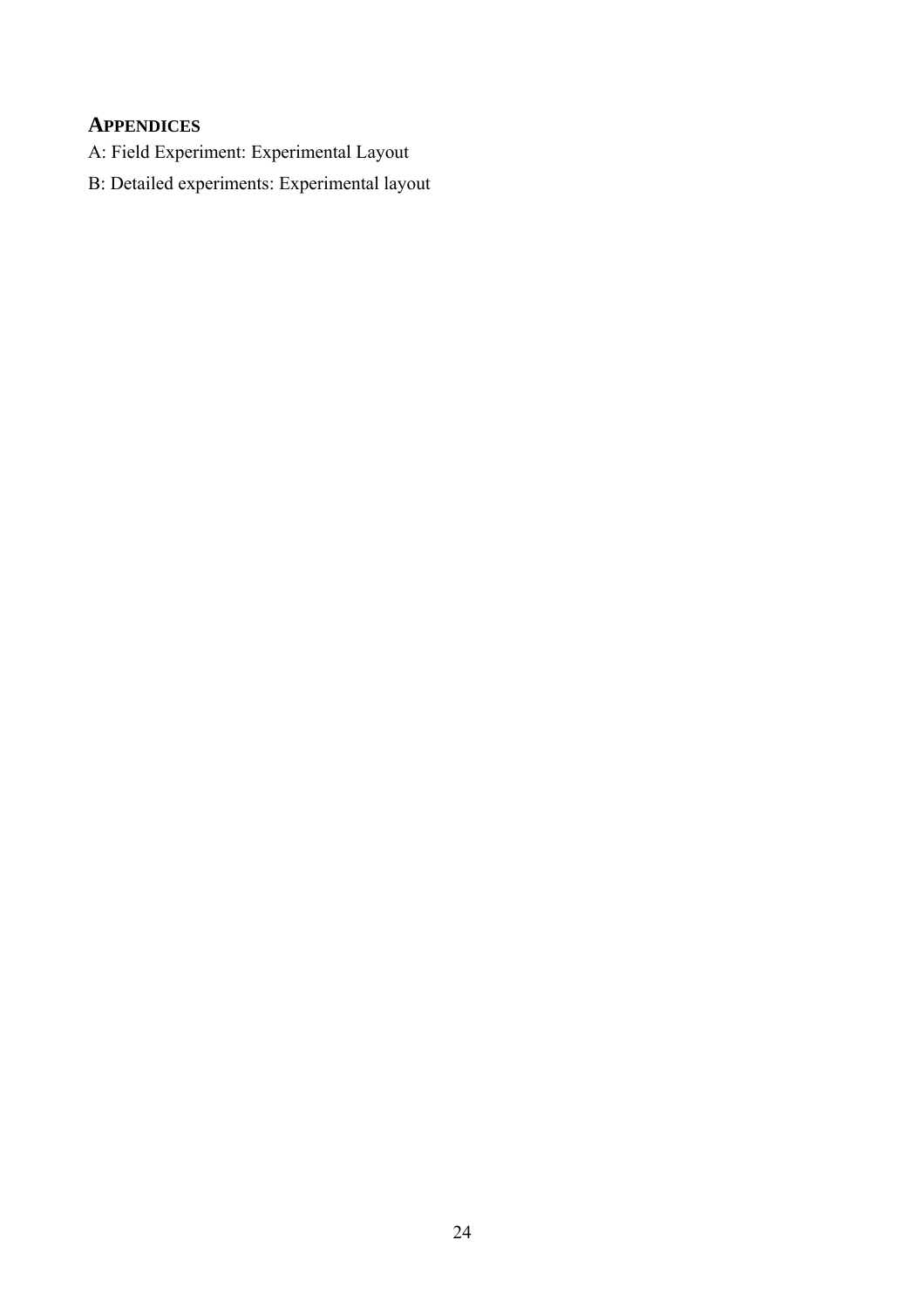## **A: Field Experiment: Experimental Layout**

HUNG AR HILL (BETW EEN RESERVO IR AND CO NCRETE PAD) W illow species x drought 2002

| N                | fence line           |                         |          |                      |                               |                            |                |                         |                      |                                              |                |                         |                       |                                |                |             |              |                                      |                |                |                |                             |                                  |               |              |                         |          |           |                |                         |                   |           |
|------------------|----------------------|-------------------------|----------|----------------------|-------------------------------|----------------------------|----------------|-------------------------|----------------------|----------------------------------------------|----------------|-------------------------|-----------------------|--------------------------------|----------------|-------------|--------------|--------------------------------------|----------------|----------------|----------------|-----------------------------|----------------------------------|---------------|--------------|-------------------------|----------|-----------|----------------|-------------------------|-------------------|-----------|
|                  |                      |                         |          |                      |                               |                            |                |                         |                      |                                              |                |                         |                       |                                |                |             |              |                                      |                |                |                |                             |                                  |               |              |                         |          |           |                |                         |                   |           |
| 12 <sub>m</sub>  |                      | <b>WET BLOCK</b>        |          |                      |                               |                            |                |                         |                      |                                              |                |                         |                       |                                |                |             |              |                                      |                |                |                |                             |                                  |               |              |                         |          |           |                |                         |                   |           |
| 12 m             | 0.7 <sub>m</sub>     |                         | 1.3 m    |                      |                               |                            |                |                         |                      |                                              |                |                         |                       |                                |                |             |              |                                      |                |                |                |                             |                                  |               |              |                         |          |           |                |                         |                   | 12m disca |
|                  | x x                  | xх                      | xх       | xx xx xx             |                               |                            |                |                         |                      |                                              |                |                         |                       |                                |                |             |              |                                      |                |                |                |                             |                                  |               | xx xx xx     |                         | xх       |           | xx xx          | хx                      | xх                |           |
| 0.5 <sub>m</sub> | <b>x</b> x           | хx                      |          |                      |                               |                            |                |                         |                      |                                              |                |                         |                       |                                |                |             |              |                                      |                |                |                |                             |                                  |               |              |                         |          |           |                |                         |                   |           |
|                  |                      | 2 <sub>m</sub>          |          |                      |                               |                            |                |                         |                      |                                              |                |                         |                       |                                |                |             |              |                                      |                |                |                |                             |                                  |               |              |                         |          |           |                |                         |                   |           |
|                  |                      |                         |          |                      |                               |                            |                |                         |                      |                                              |                |                         |                       |                                |                |             |              |                                      |                |                |                |                             |                                  |               |              |                         |          |           |                |                         |                   |           |
|                  | XN                   | $\mathbb N$ $\mathbb N$ | N A      | AA                   | A0                            | 00                         | O <sub>D</sub> | D D                     | D M                  | M M                                          | M G            | G G                     | G J                   | JJ                             | JE.            | EE          | EC           | $C$ $C$                              | C <sub>B</sub> | B <sub>B</sub> | <b>BK</b>      | K K                         | ΚΙ                               | $\mathtt{II}$ | <b>IH</b>    | HH                      | HL       | LL        | LF             | FF                      | F X               |           |
|                  | X N                  | N N                     | N A      | AA                   | A <sub>0</sub>                | 00                         | O <sub>D</sub> | D D                     | D M                  | M M                                          | M G            | G G                     | G J                   | JJ                             | $\rm J\ E$     | $\to$ $\to$ | E C          | C C                                  | C B            | <b>RR</b>      | <b>RK</b>      | K K                         | ΚI                               | II            | IH           | HH                      | HL       | LL        | T.F            | $\mathbb F$ $\mathbb F$ | ${\mathbb F}$ X   |           |
|                  | X N                  | N N                     | N A      | ΑA                   | A <sub>0</sub>                | 00                         | O <sub>D</sub> | D <sub>D</sub>          | D M                  |                                              | M G            | G G                     | G J                   | JJ                             | JE             | E E         | E C          | c c                                  | C B            | B B            |                | КK                          | ΚI                               | II            | IH           | H H                     | HL       | LL        | LF             | FF                      | F X               |           |
|                  | X N                  | N N                     | N A      | AA                   | A <sub>0</sub>                | 00                         | O <sub>D</sub> | D <sub>D</sub>          | D M                  | M M                                          | M G            | G<br>G                  | G J                   | JJ                             | JE             | E E         | E C          | c c                                  | C B            | B B            |                | КK                          | ΚI                               | II            | IH           | H H                     | HL       | LL        |                | FF                      | F X               |           |
|                  | X N                  | N N                     | N A      | AA                   | A <sub>0</sub>                | 00                         | 0D             | D D                     | D M                  | M M                                          | M G            | G G                     | G J                   | JJ                             | J.R.           | E E         | E C          | C C                                  | C <sub>R</sub> | <b>RR</b>      | <b>RK</b>      | K K                         | КI                               | II            | <b>IH</b>    | H H                     | HL       | T. T.     | L.F            | F <sub>F</sub>          | F X               |           |
| 6.5              | ΧN                   | N N                     | N A      | A A                  | AΩ                            | 00                         | O <sub>D</sub> | DD.                     | D M                  | M M                                          | M G            | G G                     | G J                   | ਹ ਹ                            | J.R.           | E E         | ЕC           | C.C                                  | C B            | R <sub>R</sub> | R K            | КК                          | кт                               | II            | TH           | H H                     | H T.     | T. T.     | L F            | F F                     | F X               |           |
|                  | X N                  | N N                     | N A      | ΑA                   | A O                           | 00                         | 0D             | D D                     | D M                  | M M                                          | M G            | G G                     | G J                   | JJ                             | JE             | E E         | EC           | C C                                  | C B            | B <sub>B</sub> | R K            | K K                         | КI                               | $\mathtt{II}$ | IH           | HH                      | HL       | LL        | LF             | FF                      | F X               |           |
|                  | X N                  | N N                     | N A      | ΑA                   | A O                           | 00                         | 0D             | DD                      | D M                  | M M                                          | M G            | G G                     | G J                   | JJ                             | JE             | $\to$ $\to$ | EC           | C C                                  | C <sub>B</sub> | <b>BB</b>      | R K            | K K                         | КI                               | II            | IH           | HH                      | HL       | LL        | LF             | $\mathbb F$ $\mathbb F$ | ${\mathbb F}$ X   |           |
|                  | X N                  | N N                     | N A      | AA                   | A <sub>0</sub>                | 0 <sub>0</sub>             | O <sub>D</sub> | $\mathbb D$ $\mathbb D$ | D M                  | M M                                          | M G            | G G                     | G J                   | J J                            | JE             | $\to$ $\to$ | EC           | c c                                  | C B            | B <sub>B</sub> | <b>BK</b>      | K K                         | KI                               | $\mathtt{II}$ | IH           | $\,$ H $\,$ H           | HL       | LL        | LF             | F F                     | F X               |           |
|                  | X N                  | N N                     | N A      | AA                   | A <sub>0</sub>                | 0 <sup>o</sup>             | O D            | D D                     | D M                  | M M                                          | M G            | G G                     | G J                   | JJ                             | $\rm J\ E$     | $\to$ $\to$ | EC           | c c                                  | C B            | B <sub>B</sub> | B K            | K K                         | ΚI                               | II            | IH           | H H                     | HL       | LL        | LF             | FF                      | F X               |           |
|                  | ΧN                   | N N                     | N A      | ΑA                   | A0                            | 00                         | O D            | D D                     | D M                  | M M                                          | M G            | G G                     | GJ                    | JJ                             | JE             | E E         | EC           | C C                                  | C B            | B <sub>B</sub> | <b>RK</b>      | K K                         | ΚI                               | $\mathtt{II}$ | IH           | НH                      | HL       | LL        | LF             | FF                      | F X               |           |
|                  | X N                  | N N                     | N A      | A A                  | A O                           | 00                         | 0D             | D D                     | D M                  | M M                                          | M G            | G G                     | GJ                    | ਹ ਹ                            | J.R.           | $\to$ $\to$ | E C          | C C                                  | C B            | <b>RR</b>      | R K            | K K                         | КI                               | II            | <b>IH</b>    | HH                      | H L      | T. T.     | L.F            | <b>FF</b>               | F X               |           |
|                  | X N                  | N N                     | N A      | ΑA                   | A O                           | 0 <sub>0</sub>             | O <sub>D</sub> | D D                     | D M                  | M M                                          | M G            | G G                     | G J                   | JJ                             | JE             | E E         | E C          | C C                                  | C B            | B <sub>B</sub> | <b>BK</b>      | K K                         | ΚI                               | $\mathtt{II}$ | IH           | H H                     | HL       | LL        | LF             | F F                     | F X               |           |
|                  |                      |                         |          |                      |                               |                            |                |                         |                      |                                              |                |                         |                       |                                |                |             |              |                                      |                |                |                |                             |                                  |               |              |                         |          |           |                |                         |                   |           |
|                  | X O                  | 00                      | O E      | E E                  | EJ                            | JJ                         | JL             | LL                      | LH                   | $\,$ H $\,$ H                                | HD             | $\,$ D $\,$ D           | D C                   | C C                            | $C$ $F$        | F F         | F K          | КК                                   | ΚΙ             | II             | $_{\rm IG}$    | G G                         | GA                               | ΑA            | AN           | $\,$ N $\,$ N           | N M      | M M       | M <sub>B</sub> | <b>BB</b>               | B X               |           |
|                  | X O                  | 0 <sup>o</sup>          | O E      |                      | ΕJ                            | JJ                         | JL             | LL                      | LH                   | H H                                          | H <sub>D</sub> | D D                     | D <sub>c</sub>        | C C                            | C F            | FF          | F K          | K K                                  | ΚI             | II             | IG             | G G                         | G A                              | AA            | AN           | N N                     | N M      |           |                |                         | B X               |           |
|                  | X O                  | 00                      | O E      | E E                  | ΕJ                            | JJ                         | JL             | LL                      | LH                   | $\mathbb H~\mathbb H$                        | HD             | D D                     | D C                   | c c                            | C F            | F F         | FK           | КK                                   | ΚI             | $\mathtt{II}$  | $_{\rm IG}$    | ${\mathbb G}$ ${\mathbb G}$ | G A                              | AA            | A N          | $\mathbb N$ $\mathbb N$ | N M      | M M       |                | <b>BB</b>               | B X               |           |
|                  | x o                  | 0 <sub>0</sub>          | O R      | E E                  | E J                           | .T.T                       | TT             | T. T.                   | т. н                 | H H                                          | HD.            | DD.                     | D.C.                  | C.C.                           | C F            | F F         | F K          | K K                                  | кт             | <b>TT</b>      | TG <sub></sub> | G G                         | G A                              | AA            | AN           | N N                     | N M      | M M       | M <sub>R</sub> | <b>R</b> R              | R X               |           |
|                  | XO                   | 00                      | O E      | E E                  | ЕJ                            | JJ                         | JL             | LL                      | LH                   | H H                                          | HD             | D D                     | D C                   | c c                            | C F            | FF          | F K          | K K                                  | КI             | II             | IG             | G G                         | G A                              | AA            | AN           | N N                     | N M      | M M       | M B            | <b>BB</b>               | B X               |           |
|                  | X O                  | 0 <sub>0</sub>          | O E      | E E                  | ЕJ                            | ਹ ਹ                        | JL             | LL                      | LH                   | $\,$ H $\,$ H                                | H D            | D D                     | D C                   | C C                            | C F            | <b>FF</b>   | FK           | K K                                  | ΚI             | II             | $_{\rm IG}$    | G G                         | G A                              | AA            | AN           | N N                     | N M      | M M       | M R            | <b>BB</b>               | B X               |           |
|                  | X O                  | 00                      | O E      | E E                  | ΕJ                            | JJ                         | JL             | LL                      | LH                   | $\,$ H $\,$ H                                | H D            | $\mathbb D$ $\mathbb D$ | D C                   | $\mathtt{C}$ $\mathtt{C}$      | C F            | F F         | F K          | КK                                   | ΚI             | $\mathtt{II}$  | $_{\rm IG}$    | ${\mathbb G}$ ${\mathbb G}$ | GA                               | ΑA            | AN           | $\,$ N $\,$ N           | N M      | M M       | M <sub>B</sub> | <b>BB</b>               | $\, {\bf B} \,$ X |           |
|                  | X O                  | 00                      | O E      | E B                  | ЕJ                            | JJ.                        | JL             | LL                      | LH                   | H H                                          | H <sub>D</sub> | D D                     | D C                   | C C                            | C F            | FF          | FK           | КK                                   | ΚI             | II             | $_{\rm IG}$    | G G                         | G A                              | AA            | AN           | N N                     | N M      | M M       | M <sub>B</sub> | <b>BB</b>               | B X               |           |
|                  | X O                  | 0 <sub>0</sub>          | O E      | E E                  | ΕJ                            | JJ                         | JL             | $\mathbb L$ $\mathbb L$ | LH                   | $\mathbb H~\mathbb H$                        | H <sub>D</sub> | $\mathbb D$ $\mathbb D$ | D C                   | C C                            | $C$ F          | F F         | F K          | КK                                   | ΚI             | $\mathtt{II}$  | $_{\rm IG}$    | ${\mathbb G}$ ${\mathbb G}$ | GA                               | AA            | AN           | $\,$ N $\,$ N           | N M      | M M       | M <sub>B</sub> | B B                     | $\, {\bf B} \,$ X |           |
|                  | X O                  | 00                      | O E      | E E                  | ΕJ                            | JJ                         | JL             | LL                      | LH                   | нн                                           | HD             | D D                     | D C                   | C C                            | C F            | FF          | F K          | КК                                   | ΚI             | II             | IG             | G G                         | GA                               | ΑA            | ΑN           | N N                     | N M      | M M       | M R            | <b>BB</b>               | B X               |           |
|                  | X O                  | 00                      | O E      | E E                  | ЕJ                            | JJ                         | JL             | LL                      | LH                   | HH                                           | HD             | D D                     | D C                   | C C                            | C F            | FF          | F K          | K K                                  | ΚI             | II             | IG             | G G                         | G A                              | AA            | A N          | N N                     | N M      | M M       | M R            | <b>BB</b>               | B X               |           |
|                  | X O                  | 00                      | O R      | ЕF                   | E J                           | JJ                         | JL             | LL                      | LH                   | H H                                          | HD.            | D <sub>D</sub>          | D C                   | C.C                            | C F            | <b>FF</b>   | F K          | K K                                  | K T            | II             | $_{\rm IG}$    | G G                         | G A                              | A A           | A N          | N N                     | N M      | M M       |                | <b>R</b> R              | B X               |           |
|                  | X O                  | 0 <sub>0</sub>          | O E      | E E                  | ΕJ                            | J J                        | JL             | $\mathbb L$ $\mathbb L$ | LH                   | HH                                           | HD             | D <sub>D</sub>          | D C                   | c c                            | C F            | F F         | F K          | КK                                   | KI             | $\mathtt{II}$  | IG             | ${\mathbb G}$ ${\mathbb G}$ | GA                               | AA            | AN           | $\,$ N $\,$ N           | N M      | M M       | M <sub>B</sub> | <b>BB</b>               | $\, {\bf B} \,$ X |           |
|                  |                      |                         |          |                      |                               |                            |                |                         |                      |                                              |                |                         |                       |                                |                |             |              |                                      |                |                |                |                             |                                  |               |              |                         |          |           |                |                         |                   |           |
|                  | ΧA                   | ΑA                      | ΑN       | N N                  | $\mathbb N$ $\mathbb I$       | $\mathtt{II}$              | IH             | HH                      | $\,$ H $\,$ B        | B <sub>B</sub>                               | B M            | M                       | M D                   | D D                            | D L            | LL          | LF           | $\mathbb F$ $\mathbb F$              | F E            | E E            | E O            | 0 <sub>0</sub>              | O <sub>C</sub>                   | C C           | C K          | K K                     | КJ       | JJ        | J G            | G G                     | G X               |           |
|                  | ΧA                   | ΑA                      | AN       | N <sub>N</sub>       | NI                            | II                         | IΗ.            | HH                      | H <sub>B</sub>       | <b>B</b> <sub>B</sub>                        | <b>RM</b>      | M M                     | M <sub>D</sub>        | D D                            | D L            | LL          | LF           | <b>FF</b>                            | <b>RE</b>      | E E            | R O            | 00                          | 0C                               | C.C           | $C$ K        | КК                      | КJ       | $J$ , $J$ | J G            | G G                     | G X               |           |
|                  | XA                   | ΑA                      | AN       | N N                  | N I                           | II                         | <b>IH</b>      | HH                      | H <sub>B</sub>       | <b>BB</b>                                    | B M            | M M                     | M <sub>D</sub>        | D D                            | D L            | LL          | LF           | FF                                   | <b>FE</b>      | E E            | E O            | 00                          | O <sub>C</sub>                   | C C           | C K          | K K                     | КJ       | JJ        | J G            | G G                     | G X               |           |
|                  | X A                  | ΑA                      | AN       | N N                  | NI                            | II                         | IH             | H H                     | H <sub>B</sub>       | <b>BB</b>                                    | B M            | M M                     | M <sub>D</sub>        | $\mathbb D$ $\mathbb D$        | D L            | LL          | LF           | $\mathbb F$ $\mathbb F$              | F E            | E E            | E O            | 00                          | O <sub>C</sub>                   | c c           | C K          | K K                     | КJ       | JJ        | J G            | G G                     | G X               |           |
|                  | ΧA                   | AA                      | AN       | N N                  | N I                           | II                         | ΙH             | HH                      | H <sub>B</sub>       | $\, {\bf B} \,$ $\, {\bf B}$                 | B M            |                         |                       | D <sub>D</sub>                 | DL             | LL          | LF           | FF                                   |                | EΕ             | E O            | 0 <sup>o</sup>              | O <sub>C</sub>                   | c c           | C K          | K K                     | K J      | J J       | J G            | G G                     | G X               |           |
|                  | ΧA                   | AA                      | AN       | N N                  | N I                           | $\mathbb{I}\,\mathbb{I}$   | IH             | HH                      | H <sub>B</sub>       | B <sub>B</sub>                               | B M            |                         |                       | D <sub>D</sub>                 | D L            | LL          | LF           | FF                                   |                | E E            | E O            | 00                          | O <sub>C</sub>                   | c c           | C K          | K K                     | КJ       | JJ        | J G            | G G                     | G X               |           |
|                  |                      |                         |          |                      |                               |                            |                |                         |                      |                                              |                |                         |                       |                                |                |             |              |                                      |                |                |                |                             |                                  |               |              |                         |          |           |                |                         |                   |           |
|                  | ΧA<br>X <sub>A</sub> | ΑA<br>ΑA                | AN<br>AN | $\,$ N $\,$ N<br>N N | $\mathbb N$ $\mathbb T$<br>NI | $\mathtt{II}$<br><b>TT</b> | IH<br>IΗ.      | HH<br>HH                | $\,$ H $\,$ B<br>H R | $\, {\bf B} \,$ $\, {\bf B} \,$<br><b>RR</b> | B M<br>R M     | M<br>M M                | M D<br>M <sub>D</sub> | $\mathbb D$ $\mathbb D$<br>D D | D L<br>D.T.    | LL<br>LL    | LF<br>. J. F | $\mathbb F$ $\mathbb F$<br><b>FF</b> | FE             | E E<br>E E     | E O<br>E O     | 00<br>00                    | O <sub>C</sub><br>O <sub>C</sub> | C C<br>C C    | C K<br>$C$ K | КK<br>K K               | КJ<br>KJ | JJ<br>JJ  | J G<br>T G     | G G<br>G G              | G X<br>G X        |           |
|                  |                      |                         |          |                      |                               |                            |                |                         |                      |                                              |                |                         |                       |                                |                |             |              |                                      |                |                |                |                             |                                  |               |              |                         |          |           |                |                         |                   |           |
|                  | XA                   | AA                      | AN       | N N                  | N I                           | II                         | <b>IH</b>      | H H                     | H <sub>B</sub>       | B <sub>B</sub>                               | B M            | M M                     | M D                   | D <sub>D</sub>                 | D L            | LL          | LF           | FF<br>F F                            | F E            | E E            | E O            | 00                          | O <sub>C</sub>                   | c c           | C K          | K K                     | КJ       | JJ        | J G            | G G                     | G X               |           |
|                  | XA                   | ΑA                      | AN       | N N                  | N I                           | II                         | IH             | H H                     | H <sub>B</sub>       | B <sub>B</sub>                               | R M            |                         | мn                    | D <sub>D</sub>                 | D L            | LL          | LF           |                                      |                | E E            | E O            | 0 <sub>0</sub>              | $\circ$ $\circ$                  | c c           | C K          | K K                     | КJ       | JJ        | J G            | G G                     | G X               |           |
|                  | ΧA                   | ΑA                      | AN       | N N                  | N I                           | II                         | IH             | HH                      | H <sub>B</sub>       | <b>BB</b>                                    |                |                         |                       | D <sub>D</sub>                 | D <sub>L</sub> | LL          | LF           | F F                                  |                |                |                | 0 <sup>o</sup>              | O <sub>C</sub>                   | c c           | C K          | K K                     | K J      | JJ        | J G            | G G                     | G X               |           |
|                  | XA                   | AA                      | AN       | N <sub>N</sub>       | N I                           | II                         | <b>IH</b>      | H H                     | H <sub>B</sub>       | B <sub>B</sub>                               |                |                         |                       | D <sub>D</sub>                 | D L            | LL          | LF           | F F                                  |                |                |                | 00                          | O <sub>C</sub>                   | C C           | C K          | K K                     | КJ       | J J       | J G            | G G                     | G X               |           |
|                  | ΧA                   | ΑA                      | ΑN       | N N                  | $\mathbb N$ $\mathbb I$       | $\mathtt{II}$              | IH             | HH                      | $\,$ H $\,$ B        | $\, {\bf B} \,$ $\, {\bf B}$                 | B M            | M M                     | M D                   | D D                            | D L            | LL          | LF           | FF                                   | F E            | E E            | E O            | 0 <sub>0</sub>              | O <sub>C</sub>                   | C C           | C K          | K K                     | КJ       | JJ        | J G            | G G                     | G X               |           |
|                  |                      |                         |          |                      |                               |                            |                |                         |                      |                                              |                |                         |                       |                                |                |             |              |                                      |                |                |                |                             |                                  |               |              |                         |          |           |                |                         |                   |           |
|                  | x x                  | хx                      |          | xx xx xx xx          |                               |                            |                |                         | xx xx xx xx          |                                              |                |                         | xx xx xx              | хx                             | хx             | xx xx xx    |              |                                      | хx             | xx xx xx       |                |                             | хx                               |               | xx xx xx     |                         | хx       |           | xx xx xx       |                         | хx                |           |
|                  | x x                  | хx                      | xх       | хx                   | хx                            | хx                         | хx             |                         | xx xx xx             |                                              | xx xx xx       |                         |                       | хx                             | xх             | xx xx xx    |              |                                      | хx             | X X            | X X            | хx                          | хx                               | xх            | xx xx        |                         | хx       | X X       | xx xx          |                         | xх                |           |

25

 $\ddagger$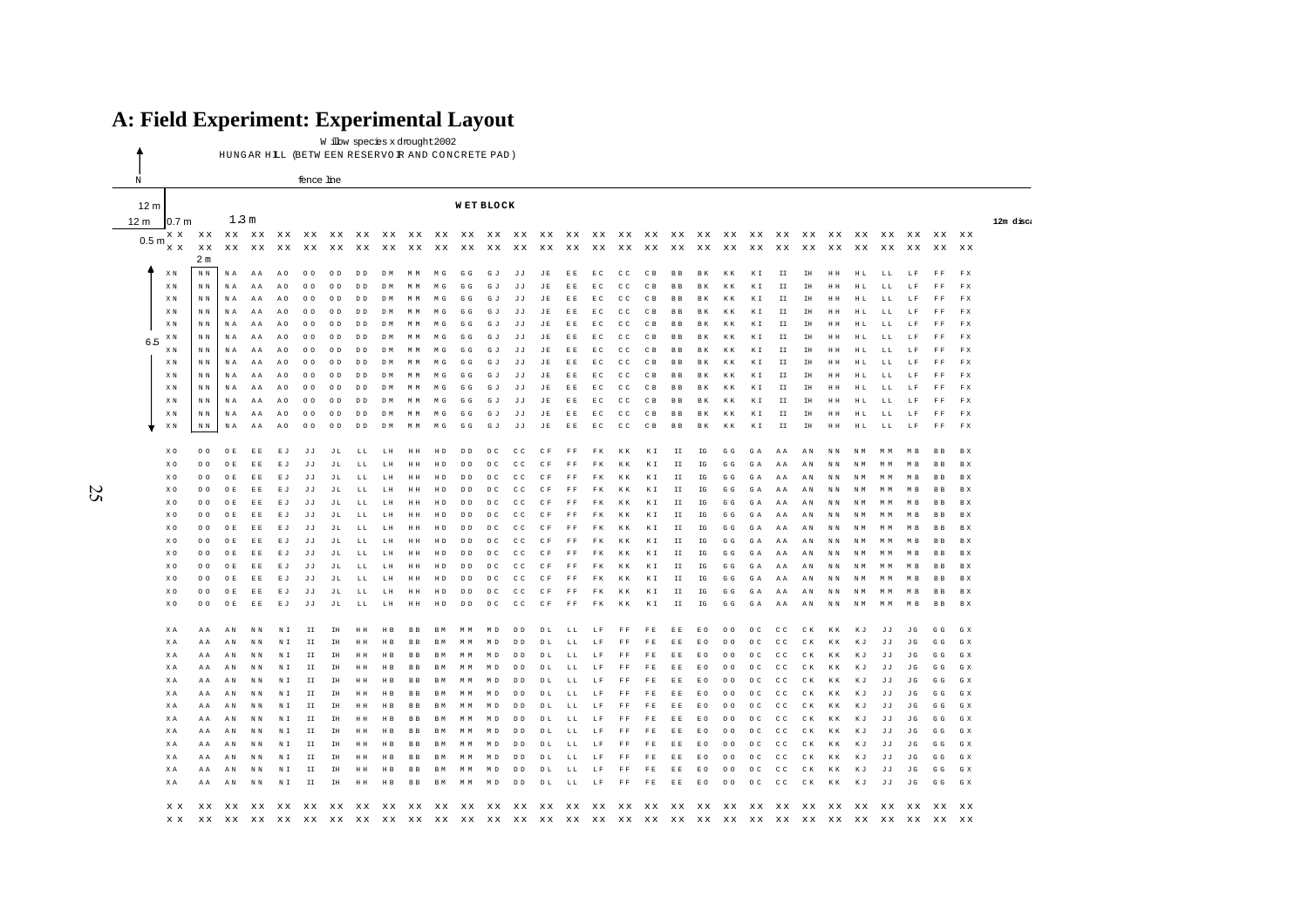| Ņ                              |                                                      |                                      |                                                                 |                                 |                                   |                          |                                                       |                                                      |                                              | W ilbw species x drought istyear 2002          |                                                    |                                 |                                 |                                 |                                                      |                                 |  |
|--------------------------------|------------------------------------------------------|--------------------------------------|-----------------------------------------------------------------|---------------------------------|-----------------------------------|--------------------------|-------------------------------------------------------|------------------------------------------------------|----------------------------------------------|------------------------------------------------|----------------------------------------------------|---------------------------------|---------------------------------|---------------------------------|------------------------------------------------------|---------------------------------|--|
| ↑                              |                                                      |                                      | HUNGAR HILL (BETW EEN RESERVO IR AND CONCRETE PAD)<br>DRY BLOCK |                                 |                                   |                          |                                                       |                                                      |                                              |                                                |                                                    |                                 |                                 |                                 |                                                      |                                 |  |
| 0.7 <sub>m</sub>               |                                                      |                                      | 1.3m                                                            |                                 |                                   |                          |                                                       |                                                      |                                              |                                                |                                                    |                                 |                                 |                                 |                                                      |                                 |  |
| $\mathbf x$ $\mathbf x$        | $\mathbf{x}\,\mathbf{x}$                             | $\mathbf{x}\,\mathbf{x}$             | $\mathbf{x}\,\mathbf{x}$                                        | $\mathbf{x}\,\mathbf{x}$        | $\mathbf{x}\,\mathbf{x}$          | $\mathbf{x}\,\mathbf{x}$ | $\mathbf{x}\,\mathbf{x}$                              | $\mathbf{x}\,\mathbf{x}$                             | $\mathbf{x}\,\mathbf{x}$                     | $\mathbf{x}\,\mathbf{x}$                       | $\mathbf{x}\,\mathbf{x}$                           | $\mathbf{x}\,\mathbf{x}$        | $\mathbf{x}\,\mathbf{x}$        | $\mathbf{x}\,\mathbf{x}$        | $\mathbf{x}\,\mathbf{x}$                             | $\mathbf{x}\,\mathbf{x}$        |  |
| $\mathbf x$ $\mathbf x$        | $\mathbf{x}\,\mathbf{x}$                             | $\mathbf{x}\,\mathbf{x}$             | $\mathbf{x}\,\mathbf{x}$                                        | $\mathbf{x}\,\mathbf{x}$        | $\mathbf{x}\,\mathbf{x}$          | $\mathbf{x}\,\mathbf{x}$ | $\mathbf{x}\,\mathbf{x}$                              | $\mathbf{x}\,\mathbf{x}$                             | $\mathbf{x}\,\mathbf{x}$                     | $\mathbf{x}\,\mathbf{x}$                       | X X                                                | $\mathbf{x}\,\mathbf{x}$        | $\mathbf{x}\,\mathbf{x}$        | X X                             | $\mathbf{x}\,\mathbf{x}$                             | X X                             |  |
| $\mathbf{X}$ L                 | $\mathbb L$ $\mathbb L$                              | $\mathbb{L}$ E                       | $\to$ $\to$                                                     | $\,$ E $\,$ O $\,$              | $\circ$ $\circ$                   | O A                      | ΑA                                                    | AH                                                   | $\,$ H $\,$ H                                | $\mathbb H~\mathbb N$                          | $\mathbb N$ $\mathbb N$                            | $\mathbb N$ J                   | $\mathbb J$ $\mathbb J$         | JK                              | $\mathbb K\ \mathbb K$                               | ΚI                              |  |
| $\mathbb X$ L                  | $\mathbb{L}$ $\mathbb{L}$                            | $\mathbb{L} \to$                     | $\to$ $\to$                                                     | $\mathbb E$ O                   | $\circ$ $\circ$                   | $O$ A                    | $\mathbbm{A}$ $\mathbbm{A}$                           | $\mathbbm{A}$ H                                      | $\mathbb H~\mathbb H$                        | $\mathbb H~\mathbb N$                          | $\mathbbm{N}$ $\mathbbm{N}$                        | $\mathbb N$ J                   | $\mathbb J$ $\mathbb J$         | J K                             | $\mathbb K~\mathbb K$                                | $\mathbb K$ I                   |  |
| $\mathbb X$ L                  | $\mathbb{L}$ $\mathbb{L}$                            | $\mathbb L$ E                        | $\to$ $\to$                                                     | E O                             | 0 <sub>0</sub>                    | O A                      | $\mathtt{A}\mathtt{A}$                                | $\,$ A $\,$ H                                        | $\, {\rm H} \,$ H                            | $\hbox{H}~\hbox{N}$                            | $\mathbb N$ $\mathbb N$                            | $\mathbb N$ J                   | JJ                              | J K                             | $\mathbb K\ \mathbb K$                               | $\mathbb K$ I                   |  |
| $\mathbb X$ L                  | $\mathbb{L}$ $\mathbb{L}$                            | $\mathbb{L}$ E                       | $\to$ $\to$                                                     | $\mathbb E$ O                   | $\circ$ $\circ$                   | $O$ A                    | $\mathbbm{A}$ $\mathbbm{A}$                           | $\,$ A $\,$ H                                        | $\mathbb H~\mathbb H$                        | $\mathbb H~\mathbb N$                          | $\mathbb N~\mathbb N$                              | $\mathbb N$ J                   | JJ                              | JK                              | $\mathbb K~\mathbb K$                                | $\mathbb K$ I                   |  |
| $\mathbb X$ L                  | $\mathbb{L}$ $\mathbb{L}$                            | $\mathbb{L} \to$                     | $\to$ $\to$                                                     | $\mathbb E$ O                   | $\circ$ $\circ$                   | $O$ A                    | $\mathbbm{A}$ $\mathbbm{A}$                           | $\,$ A $\,$ H                                        | $\mathbb H~\mathbb H$                        | $\mathbb H~\mathbb N$                          | $\mathbb N~\mathbb N$                              | $\mathbb N$ J                   | JJ                              | JK                              | $\mathbb K~\mathbb K$                                | $\mathbb K$ I                   |  |
| XL                             | $\mathbb{L} \ \mathbb{L}$                            | LE                                   | $\to$ $\to$                                                     | E O                             | 0 <sub>0</sub>                    | O A                      | ΑA                                                    | AH                                                   | HH                                           | H N                                            | N N                                                | N J                             | JJ                              | J K                             | K K                                                  | $\mathbb K$ I                   |  |
| $\mathbf{X}$ L                 | $\mathbb{L} \ \mathbb{L}$                            | $\mathbb{L}$ E                       | $\to$ $\to$                                                     | $\mathbb E$ O                   | $O$ $O$                           | O A                      | AA                                                    | AH                                                   | $\, {\rm H} \,$ H                            | H <sub>N</sub>                                 | N N                                                | $N$ J                           | $\mathbb J$ $\mathbb J$         | JK                              | $\mathbb K~\mathbb K$                                | ΚI                              |  |
| XL                             | $\mathbb{L} \ \mathbb{L}$                            | LE                                   | $\to$ $\to$                                                     | $\mathbb E$ O                   | $\circ$ $\circ$                   | O A                      | AA                                                    | AH                                                   | $\mathbb H~\mathbb H$                        | H <sub>N</sub>                                 | N N                                                | N J                             | J J                             | JK                              | $\rm K~K$                                            | $\mathbb K$ I                   |  |
| XL                             | $\mathbb{L} \ \mathbb{L}$                            | $\mathbb{L} \to$                     | EE                                                              | E O                             | $\circ$ $\circ$                   | O A                      | AA                                                    | AH                                                   | $\mathbb H~\mathbb H$                        | HN                                             | N N                                                | $N$ J                           | J J                             | JK.                             | K K                                                  | $\mathbb K$ I                   |  |
| XL                             | $\mathbb{L} \ \mathbb{L}$<br>$\mathbb L$ $\mathbb L$ | $\mathbb{L} \to$<br>$\mathbb{L} \to$ | $\to$ $\to$<br>$\to$ $\to$                                      | $\,$ E $\,$ O $\,$              | $\circ$ $\circ$                   | O A<br>O A               | AA                                                    | AH                                                   | $\, {\rm H} \,$ H                            | $\mathbb H~\mathbb N$<br>$\mathbb H~\mathbb N$ | $\mathbb N$ $\mathbb N$<br>$\mathbb N$ $\mathbb N$ | $\mathbb N$ J                   | $\mathbb J$ $\mathbb J$         | J K                             | $\mathbb K~\mathbb K$<br>$\mathbb K~\mathbb K$       | ΚI<br>ΚI                        |  |
| $\mathbb X$ L<br>$\mathbb X$ L | $\mathbb{L}$ $\mathbb{L}$                            | $\mathbb{L} \to$                     | $\to$ $\to$                                                     | $\mathbb E$ O<br>$\mathbb E$ O  | $\circ$ $\circ$<br>0 <sub>0</sub> | O A                      | $\mathbbm{A}$ $\mathbbm{A}$<br>$\mathtt{A}\mathtt{A}$ | $\mathbbm{A}$ H<br>$\,$ A $\,$ H                     | $\mathbb H~\mathbb H$<br>$\, {\rm H} \,$ H   | $\hbox{H}~\hbox{N}$                            | $\mathbb N$ $\mathbb N$                            | $\mathbb N$ J<br>$\mathbb N$ J  | $\mathbb J$ $\mathbb J$<br>J J  | J K<br>J K                      | $\mathbb K~\mathbb K$                                | $\mathbb K$ I                   |  |
| $\mathbb X$ L                  | $\mathbb L$ $\mathbb L$                              | $\mathbb{L} \to$                     | $\to$ $\to$                                                     | E O                             | 0 <sub>0</sub>                    | O A                      | $\mathbbm{A}$ $\mathbbm{A}$                           | AH                                                   | $\, {\rm H} \,$ H                            | $\hbox{H}~\hbox{N}$                            | $\mathbb N$ $\mathbb N$                            | $\mathbb N$ J                   | J J                             | J K                             | $\mathbb K~\mathbb K$                                | $\mathbb K$ I                   |  |
|                                |                                                      |                                      |                                                                 |                                 |                                   |                          |                                                       |                                                      |                                              |                                                |                                                    |                                 |                                 |                                 |                                                      |                                 |  |
| X N                            | $\mathbbm{N}$ $\mathbbm{N}$                          | $\mathbb N$ K                        | $\mathbb K~\mathbb K$                                           | ΚJ                              | J J                               | $\mathbbmss{J}$ L        | LL                                                    | $\mathbb L$ B                                        | <b>BB</b>                                    | BO                                             | 0 <sup>o</sup>                                     | O M                             | $\mathbb M$ $\mathbb M$         | M I                             | $\mathtt{II}$                                        | IA                              |  |
| X N                            | N N                                                  | NK                                   | $\mathbb K~\mathbb K$                                           | ΚJ                              | JJ                                | $\mathbbmss{J}$ L        | LL                                                    | LB                                                   | <b>BB</b>                                    | BO                                             | 0 <sup>o</sup>                                     | O M                             | M M                             | M I                             | $\mathtt{II}$                                        | <b>IA</b>                       |  |
| ΧN                             | $\mathbb N$ $\mathbb N$                              | $\mathbb N\,$ K                      | $\mathbb K\,$ K                                                 | ΚJ                              | JJ                                | $\rm J$ L                | $\mathbb{L} \ \mathbb{L}$                             | ${\bf L}$ B                                          | $\, {\bf B} \,$ $\, {\bf B}$                 | BO                                             | 0 <sub>0</sub>                                     | O M                             | M M                             | $M$ I                           | $\mathtt{II}$                                        | $\mathtt{IA}$                   |  |
| XN                             | $\mathbbm{N}$ $\mathbbm{N}$                          | $\mathbbm{N}$ K                      | $\mathbb K\ \mathbb K$                                          | $\mathbb K$ J                   | $\rm J$ $\rm J$                   | $\rm J$ L                | $\mathbb{L}$ $\mathbb{L}$                             | ${\bf L}$ B                                          | $\, {\bf B} \,$ $\, {\bf B} \,$              | $B$ O                                          | 0 <sup>o</sup>                                     | O M                             | M M                             | M I                             | $\mathbbm{I}$                                        | IA                              |  |
| $\mathbb X$ N                  | $\mathbbm{N}$ $\mathbbm{N}$                          | $\mathbb N\,$ K                      | $\mathbb K~\mathbb K$                                           | ΚJ                              | JJ                                | $\rm J$ L                | $\mathbb{L}$ $\mathbb{L}$                             | $\mathbb L$ B                                        | $\, {\bf B} \,$ $\, {\bf B} \,$              | $\, {\bf B} \,$ O                              | 0 <sub>0</sub>                                     | O M                             | M M                             | $\mathbb M$ I                   | $\mathtt{II}$                                        | IA                              |  |
| $\mathbb X$ N                  | $\mathbbm{N}$ $\mathbbm{N}$                          | $\mathbb N$ K                        | $\mathbb K~\mathbb K$                                           | ΚJ                              | $\mathbb J$ $\mathbb J$           | $\rm J$ L                | $\mathbb{L}$ $\mathbb{L}$                             | ${\rm L}$ B                                          | $\, {\bf B} \,$ B                            | $\,$ B $\,$ O $\,$                             | $\circ$ $\circ$                                    | O M                             | M M                             | $\mathbb M$ $\mathbb T$         | $\mathtt{II}$                                        | IA                              |  |
| $\mathbb X$ N                  | $\mathbb N$ $\mathbb N$                              | N K                                  | $\mathbb K~\mathbb K$                                           | ΚJ                              | JJ                                | $\rm J$ L                | $\mathbb{L}$ $\mathbb{L}$                             | $\mathbb L$ B                                        | $\, {\bf B} \,$ $\, {\bf B}$                 | $\,$ B $\,$ O $\,$                             | $\circ$ $\circ$                                    | O M                             | $\mathbb M$ $\mathbb M$         | $\mathbb M$ $\mathbb I$         | $\mathtt{II}$                                        | IA                              |  |
| $\mathbb X$ N                  | $\mathbbm{N}$ $\mathbbm{N}$                          | $\mathbb N\,$ K                      | $\mathbb K~\mathbb K$                                           | ΚJ                              | $\mathbb J$ $\mathbb J$           | $\mathbbmss{J}$ L        | $\mathbb{L}$ $\mathbb{L}$                             | $\mathbb L$ B                                        | $\, {\bf B} \,$ $\, {\bf B} \,$              | $\, {\bf B} \,$ O                              | 0 <sub>0</sub>                                     | O M                             | M M                             | $\mathbb M$ I                   | $\mathtt{II}$<br>$\mathtt{II}$                       | IA                              |  |
| $\mathbb X$ N<br>X N           | $\,$ N $\,$ N<br>N N                                 | N K<br>$\mathbb N$ K                 | $\mathbbm{K}$ $\mathbbm{K}$<br>КК                               | ΚJ<br>ΚJ                        | JJ<br>JJ                          | JL<br>$\rm J$ L          | LL<br>$\mathbb{L}$ $\mathbb{L}$                       | LB<br>LB                                             | $\, {\bf B} \,$ $\, {\bf B} \,$<br><b>BB</b> | $\, {\bf B} \,$ O<br>BO                        | 0 <sub>0</sub><br>0 <sup>o</sup>                   | O M<br>O M                      | M M<br>$\mathbb M$ $\mathbb M$  | ΜΙ<br>M I                       | $\mathtt{II}$                                        | IA<br>$\mathtt{IA}$             |  |
| X N                            | N N                                                  | NK                                   | КК                                                              | ΚJ                              | J J                               | JL                       | LL                                                    | LB                                                   | <b>BB</b>                                    | BO                                             | 0 <sup>o</sup>                                     | O M                             | M M                             | M I                             | $\mathtt{II}$                                        | IA                              |  |
| X N                            | $\mathbbm{N}$ $\mathbbm{N}$                          | $\mathbb N~\mathbb K$                | $\mathbb K~\mathbb K$                                           | ΚJ                              | $\mathbb J$ $\mathbb J$           | $\mathbbmss{J}$ L        | LL                                                    | LB                                                   | $\, {\bf B} \,$ $\, {\bf B} \,$              | BO                                             | 0 <sub>0</sub>                                     | O M                             | M M                             | $\mathbb M$ I                   | $\mathtt{II}$                                        | $\mathtt{IA}$                   |  |
| XN                             | $\mathbb N$ $\mathbb N$                              | $\mathbb N\,$ K                      | $\mathbb K\,$ K                                                 | ΚJ                              | $\mathbb J$ $\mathbb J$           | $\rm J$ L                | $\mathbf{L}$ $\mathbf{L}$                             | ${\rm L}$ B                                          | $\, {\bf B} \,$ $\, {\bf B}$                 | $\, {\bf B} \,$ O                              | 0 <sub>0</sub>                                     | O M                             | M M                             | $\mathbb M$ $\mathbb I$         | $\mathtt{II}$                                        | $\mathtt{IA}$                   |  |
|                                |                                                      |                                      |                                                                 |                                 |                                   |                          |                                                       |                                                      |                                              |                                                |                                                    |                                 |                                 |                                 |                                                      |                                 |  |
| $\mathbb X$ D                  | $\mathbb D$ $\mathbb D$                              | $\mathbb D$ I                        | $\mathtt{II}$                                                   | $\mathtt{IL}$                   | $\mathbb L$ $\mathbb L$           | $\mathbb L$ F            | $\mathbb F$ $\mathbb F$                               | $\bar{\rm F}$ N                                      | $\mathbb N$ $\mathbb N$                      | $\mathbb N$ C                                  | $\mbox{c}$ $\mbox{c}$                              | $\mathtt{C}$ J                  | JJ                              | $\mathbbm{J} \mathbbm{G}$       | ${\mathbb G}$ ${\mathbb G}$                          | GA                              |  |
| $\mathbb X$ D                  | $\mathbb D$ $\mathbb D$                              | $\mathbb D$ I                        | $\mathtt{II}$                                                   | $\mathbb{I}\mathbb{L}$          | $\mathbb{L}$ $\mathbb{L}$         | $\mathbb L$ F            | $\mathbb F$ $\mathbb F$                               | $\mathbb F$ N                                        | $\mathbb N~\mathbb N$                        | $\,$ N $\,$ C                                  | $\mathtt{C}$ $\mathtt{C}$                          | CJ                              | $\mathbb J$ $\mathbb J$         | $\mathbb J$ G                   | ${\mathbb G}$ ${\mathbb G}$                          | $G$ A                           |  |
| $\mathbb X$ D                  | $\mathbb D$ $\mathbb D$                              | $\mathbb D$ I                        | $\mathtt{II}$                                                   | $\mbox{\tt IL}$                 | $\mathbb{L}$ $\mathbb{L}$         | $\mathbb L$ F            | $\mathbb F$ $\mathbb F$                               | $\mathbb F$ N                                        | $\mathbb N$ $\mathbb N$                      | $\,$ N $\,$ C                                  | $\mathtt{C}$ $\mathtt{C}$                          | $\mathtt{C}$ J                  | JJ                              | $\mathbb J$ G                   | ${\mathbb G}$ ${\mathbb G}$                          | G A                             |  |
| $\mathbb X$ D                  | $\mathbb D$ $\mathbb D$                              | D I                                  | $\mathtt{II}$                                                   | $\mathtt{IL}$                   | $\mathbb{L}$ $\mathbb{L}$         | $\mathbb L$ F            | $\mathbb F$ $\mathbb F$                               | F N                                                  | $\mathbbm{N}$ $\mathbbm{N}$                  | $\,$ N $\,$ C                                  | $\mathtt{C}$ $\mathtt{C}$                          | $\mathtt{C}$ J                  | JJ                              | J G                             | G G                                                  | GA                              |  |
| $\mathbb X$ D                  | $\mathbb D$ $\mathbb D$                              | $\mathbb D$ I                        | $\mathtt{II}$                                                   | $\mathbb{I}\mathbb{L}$          | $\mathbb{L}$ $\mathbb{L}$         | $\mathbb{L}$ F           | ${\mathbb F}$ ${\mathbb F}$                           | ${\mathbb F}$ N                                      | $\mathbb N$ $\mathbb N$                      | $\mathbb N$ C                                  | $\mathbb C\,$ $\mathbb C$                          | $\mathtt{C}$ J                  | JJ                              | $\mathbb J$ G                   | $\mathbb{G}$ $\mathbb{G}$                            | ${\mathbb G}$ A                 |  |
| XD                             | $\mathbb D$ $\mathbb D$                              | D <sub>T</sub>                       | TT.                                                             | $\mathbb{H}$                    | LL                                | $\mathbb{L}$ F           | $\mathbb F$ $\mathbb F$                               | F N                                                  | $\mathbbm{N}$ $\mathbbm{N}$                  | $\,$ N $\,$ C                                  | $\rm c$ $\rm c$                                    | $C$ J                           | J J                             | J G                             | G G                                                  | G A                             |  |
| XD<br>$\mathbbm{X}$ D          | D D<br>$\mathbb D$ $\mathbb D$                       | D I<br>$\mathbb D$ $\mathbb I$       | $\mathtt{II}$<br>$\mathtt{II}$                                  | $\mathtt{IL}$<br>$\mathtt{IL}$  | LL<br>$\mathbb{L}$ $\mathbb{L}$   | LF<br>$\mathbb L$ F      | $\mathbb F$ $\mathbb F$<br>$\mathbb F$ $\mathbb F$    | F N<br>$\mathbb F$ N                                 | N N<br>$\mathbb N$ $\mathbb N$               | $\,$ N $\,$ C<br>$\,$ N $\,$ C                 | $\rm c$ $\rm c$<br>$\mathtt{C}$ $\mathtt{C}$       | C J<br>$\mathtt{C}$ J           | J J<br>$\mathbb J$ $\mathbb J$  | J G<br>$\mathbb J$ G            | ${\mathbb G}$ ${\mathbb G}$<br>$G$ $G$               | GA<br>G A                       |  |
| XD                             | $\mathbb D$ $\mathbb D$                              | $\mathbb D$ $\mathbb I$              | $\mathtt{II}$                                                   | $\mathtt{IL}$                   | LL                                | $\mathbb L$ F            | $\mathbb F$ $\mathbb F$                               | $\mathbb F$ N                                        | $\mathbb N$ $\mathbb N$                      | $\,$ N $\,$ C                                  | $\mathtt{C}$ $\mathtt{C}$                          | C J                             | $\mathbb J$ $\mathbb J$         | $\mathbb J$ G                   | $G$ $G$                                              | G A                             |  |
| $\mathbb X$ D                  | $\mathbb D$ $\mathbb D$                              | $\mathbb D$ I                        | $\mathtt{II}$                                                   | $\mathtt{IL}$                   | $\mathbb{L}$ $\mathbb{L}$         | $\mathbb L$ F            | $\mathbb F$ $\mathbb F$                               | $\mathbb F$ N                                        | $\mathbb N$ $\mathbb N$                      | $\,$ N $\,$ C                                  | $\mbox{c}$ $\mbox{c}$                              | $\mathtt{C}$ J                  | J J                             | $\mathbb J$ G                   | ${\mathbb G}$ ${\mathbb G}$                          | GA                              |  |
| $\mathbb X$ D                  | $\mathbb D$ $\mathbb D$                              | $\mathbb D$ I                        | $\mathtt{II}$                                                   | $\mathtt{IL}$                   | $\mathbb{L}$ $\mathbb{L}$         | $\mathbb L$ F            | $\mathbb F$ $\mathbb F$                               | $\mathbb F$ N                                        | $\mathbb N$ $\mathbb N$                      | $\,$ N $\,$ C                                  | $\subset$ $\subset$                                | CJ                              | $\mathbb J$ $\mathbb J$         | $\mathbb J$ G                   | $G$ $G$                                              | $G$ A                           |  |
| $\mathbb X$ D                  | $\mathbb D$ $\mathbb D$                              | $\mbox{\tt D}$ $\mbox{\tt I}$        | $\mathtt{II}$                                                   | $\mbox{\bf TL}$                 | $\mathbb{L}$ $\mathbb{L}$         | $\mathbb{L}$ F           | ${\mathbb F}$ ${\mathbb F}$                           | $\mathbb F$ N                                        | $\mathbb N$ $\mathbb N$                      | $\mathbb N$ C                                  | $\subset\subset$                                   | $\mathtt{C}$ J                  | JJ                              | $\mathbb J$ G                   | ${\mathbb G}$ ${\mathbb G}$                          | ${\mathbb G}$ A                 |  |
| $\mathbb X$ D                  | $\mathbb D$ $\mathbb D$                              | $\mathbb D$ I                        | $\mathtt{II}$                                                   | $\mbox{\rm TL}$                 | $\mathbb L$ $\mathbb L$           | $\mathbb L$ F            | $\mathbb F$ $\mathbb F$                               | $\mathbb F$ N                                        | $\mathbb N$ $\mathbb N$                      | $\,$ N $\,$ C                                  | $\mathtt{C}$ $\mathtt{C}$                          | $\mathtt{C}$ J                  | JJ                              | $\mathbb J$ G                   | ${\mathbb G}$ ${\mathbb G}$                          | G A                             |  |
|                                |                                                      |                                      |                                                                 |                                 |                                   |                          |                                                       |                                                      |                                              |                                                |                                                    |                                 |                                 |                                 |                                                      |                                 |  |
| $\mathbf x$ $\mathbf x$<br>x x | $\mathbf{x}\,\mathbf{x}$<br>$\mathbf{x}\,\mathbf{x}$ | X X<br>$\mathbf{x}\,\mathbf{x}$      | $\mathbf{x}\,\mathbf{x}$<br>$\mathbf{x}\,\mathbf{x}$            | $\mathbf{x}\,\mathbf{x}$<br>X X | <b>xx</b><br>X X                  | X X<br>X X               | $\mathbf{x}\,\mathbf{x}$<br>$\mathbf{x}\,\mathbf{x}$  | $\mathbf{x}\,\mathbf{x}$<br>$\mathbf{x}\,\mathbf{x}$ | X X<br>$\mathbf{x}\,\mathbf{x}$              | X X<br>$\mathbf{x}\,\mathbf{x}$                | X X<br>$\mathbf{x}\,\mathbf{x}$                    | X X<br>$\mathbf{x}\,\mathbf{x}$ | x x<br>$\mathbf{x}\,\mathbf{x}$ | X X<br>$\mathbf{x}\,\mathbf{x}$ | $\mathbf{x}\,\mathbf{x}$<br>$\mathbf{x}\,\mathbf{x}$ | X X<br>$\mathbf{x}\,\mathbf{x}$ |  |
|                                |                                                      |                                      |                                                                 |                                 |                                   |                          |                                                       |                                                      |                                              |                                                |                                                    |                                 |                                 |                                 |                                                      |                                 |  |
| Α                              | 78183                                                |                                      | J                                                               | LA980125                        |                                   |                          |                                                       |                                                      |                                              |                                                |                                                    |                                 |                                 |                                 |                                                      |                                 |  |
| B                              | Tora                                                 |                                      | К                                                               | LA980132                        |                                   |                          |                                                       |                                                      |                                              |                                                |                                                    |                                 |                                 |                                 |                                                      |                                 |  |
| $\rm C$                        | Stott                                                |                                      | L                                                               | LA980221                        |                                   |                          |                                                       |                                                      |                                              |                                                |                                                    |                                 |                                 |                                 |                                                      |                                 |  |
| $\mathbb D$                    | LA960048                                             |                                      | М                                                               | LA980414                        |                                   |                          |                                                       |                                                      |                                              |                                                |                                                    |                                 |                                 |                                 |                                                      |                                 |  |
| $\mathbb E$                    | LA960340                                             |                                      | $\, {\rm N}$<br>$\circ$                                         | LA980442<br>LA980447            |                                   |                          |                                                       |                                                      |                                              |                                                |                                                    |                                 |                                 |                                 |                                                      |                                 |  |
| $\mathbf F$<br>$\mathbf G$     | LA960365<br>LA970048                                 |                                      |                                                                 |                                 |                                   |                          |                                                       |                                                      |                                              |                                                |                                                    |                                 |                                 |                                 |                                                      |                                 |  |
| Η                              | LA970164                                             |                                      | X                                                               | <b>GUARD PLANT</b>              |                                   |                          |                                                       |                                                      |                                              |                                                |                                                    |                                 |                                 |                                 |                                                      |                                 |  |
| I                              | LA970024                                             |                                      |                                                                 |                                 |                                   |                          |                                                       |                                                      |                                              |                                                |                                                    |                                 |                                 |                                 |                                                      |                                 |  |